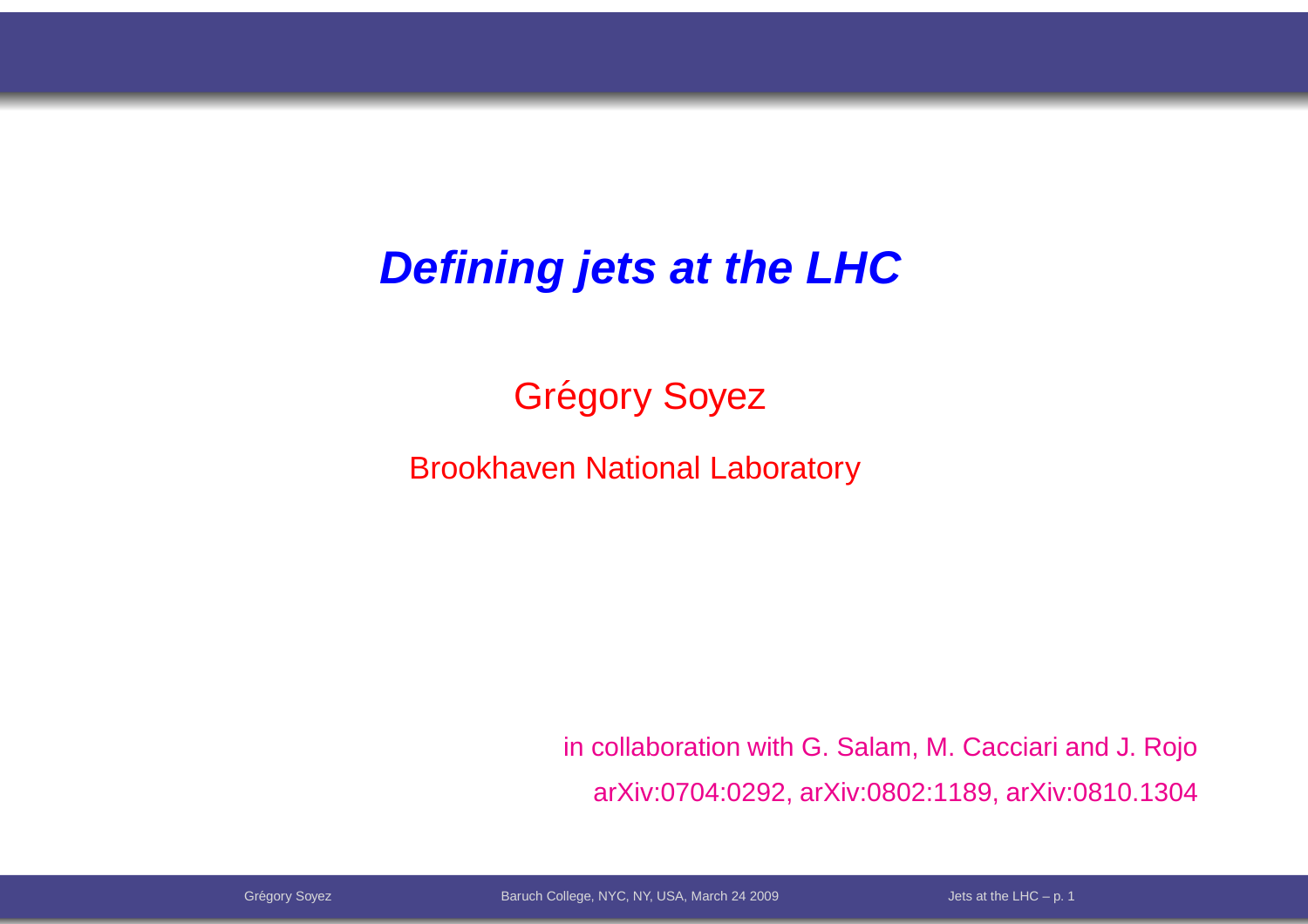QCD probability for gluon emission (angle  $\theta$  and  $\bot$ -mom.  $k_t$ ):

$$
dP \propto \alpha_s \frac{d\theta}{\theta} \frac{dk_t}{k_t}
$$

Two divergences:



collinear

soft

Divergences cancelled by virtual corrections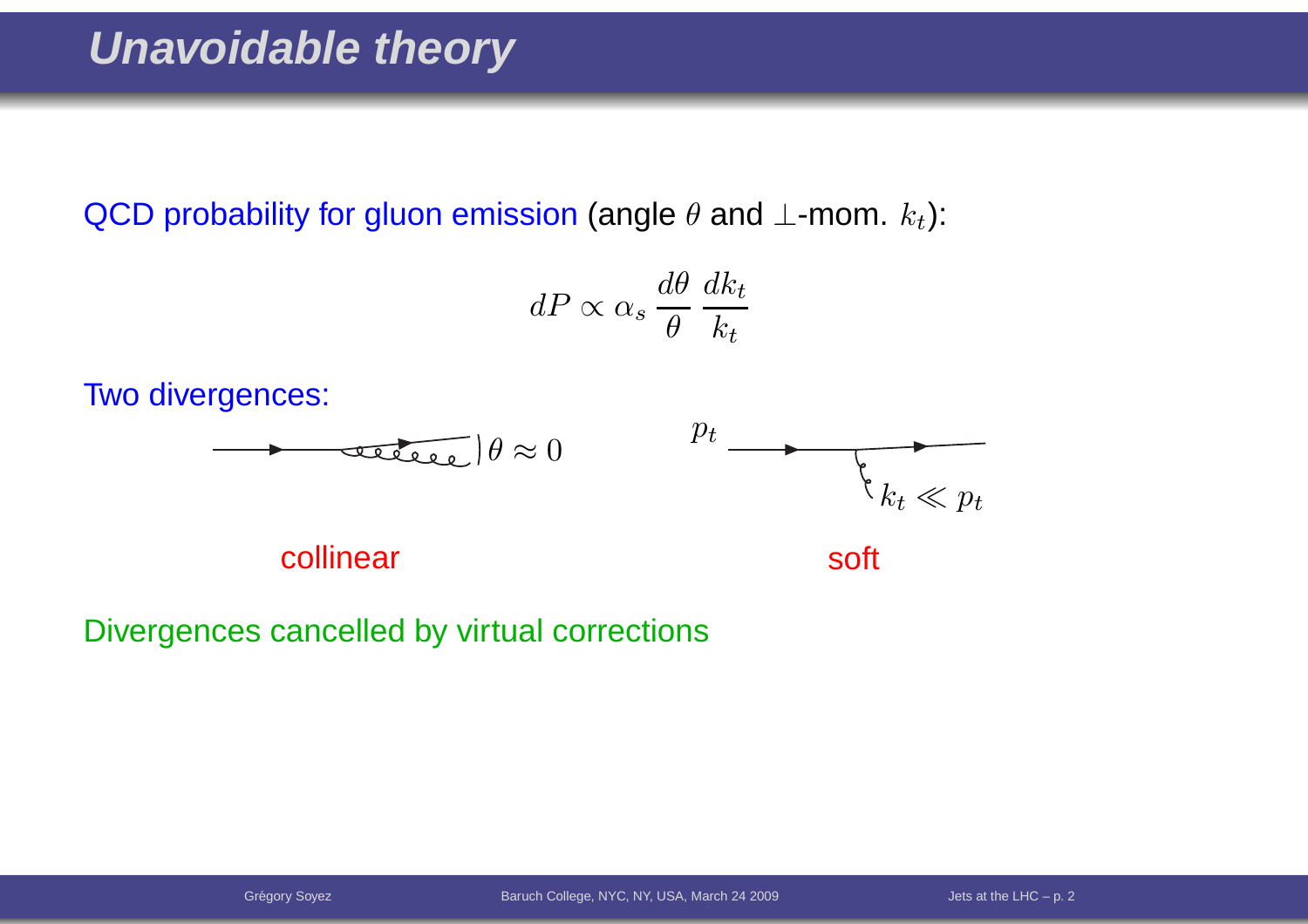### **Motivation: why QCD?**

Lot of QCD in the final-state at the LHC

- QCD studies: e.g.  $t \to b q \bar{q}$  $\bullet$
- new physics:
	- $H\rightarrow b\overline{b}$
	- $Z'\to q\bar{q}$
	- $\mathsf{SUSY}\to \mathsf{QCD}$
- backgrounds: e.g.  $gg\to b\bar{b},...$

 $\Rightarrow$  Huge effort to compute multileg/NLO processes in pQCD ( $\sim$  $\sim$  100 M\$)

This talk: how to avoid wasting that effort, in the optimal way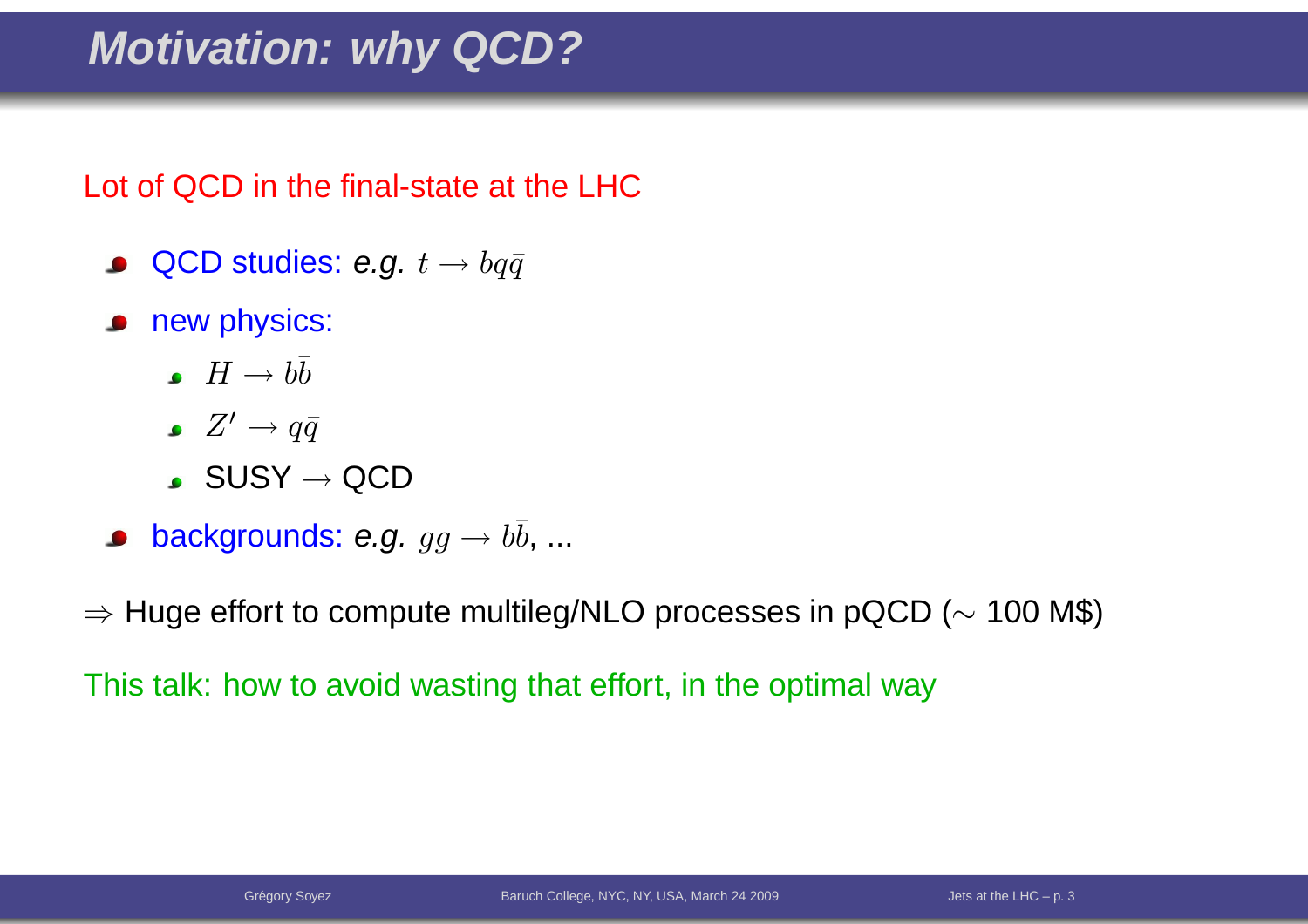### **Motivation: why jets**

# $\textsf{Collinear}\ \textsf{divergence} \Rightarrow \textsf{QCD}\ \textsf{produces}\ \textsf{``jetty''}\ \textsf{showers}$

#### Example: LEP (OPAL) events



2 jets 3 jets

"Jets"≡ bunch of collimated particles ∼= $\cong$  hard partons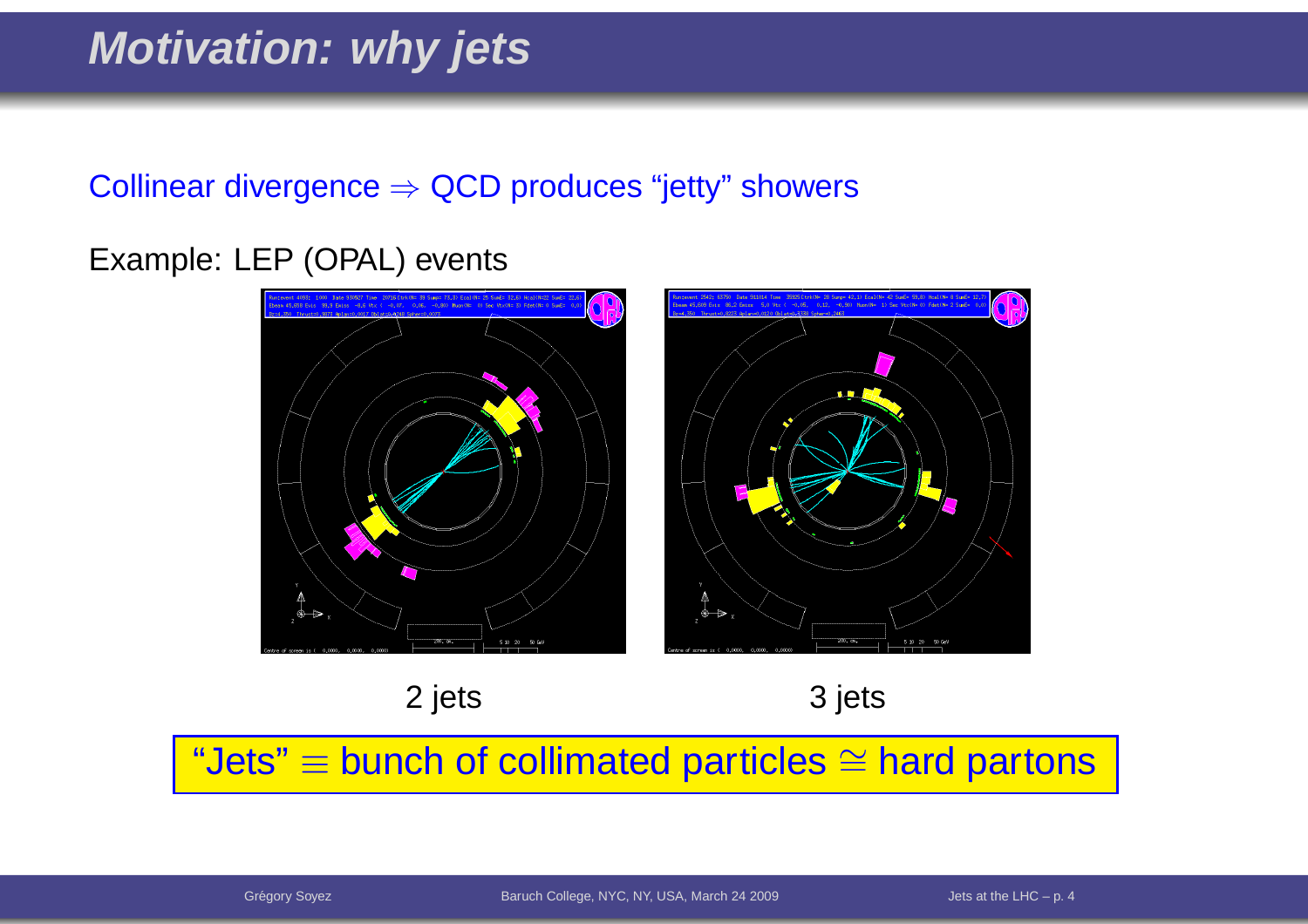#### **Motivation: why jets**

 $\textsf{Collinear}\ \textsf{divergence} \Rightarrow \textsf{QCD}\ \textsf{produces}\ \textsf{``jetty''}\ \textsf{showers}$ 

"Jets"≡ bunch of collimated particles ∼= $\cong$  hard partons

BUT

- <sup>a</sup> "parton" is an ambiguous concept (NLO) $\bullet$
- **•** "collinear" has some arbitraryness



# $\Rightarrow$  Different jet definitions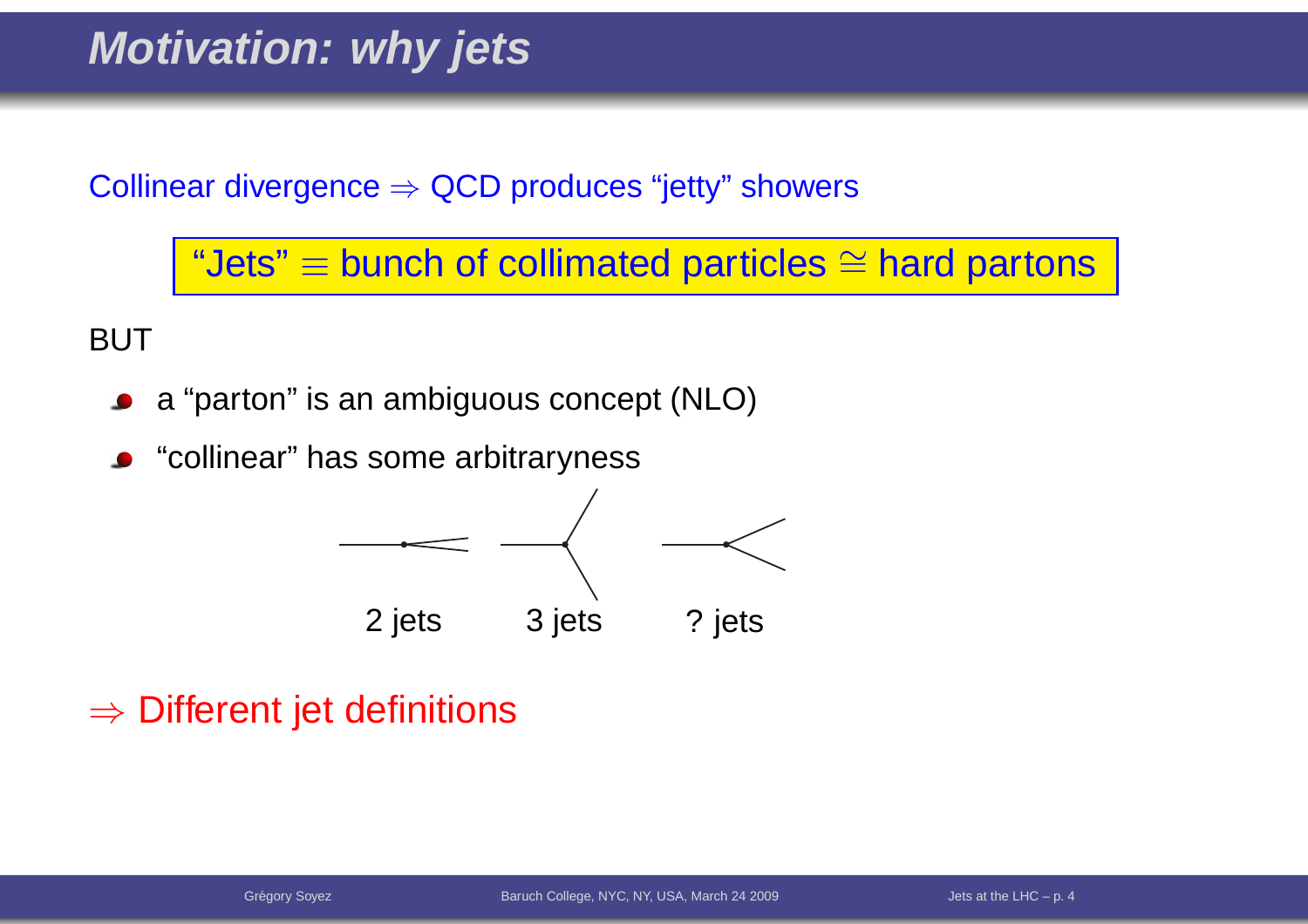#### Recombination:

- $k_t$  algorithm  $\bullet$
- Cambridge/Aachen alg.  $\bullet$

- **CDF JetClu**
- **CDF** MidPoint
- **DO** (run II) Cone
- **•** PxCone
- **ATLAS Cone**
- **CMS** Iterative Cone
- **•** PyCell/CellJet
- **S** GetJet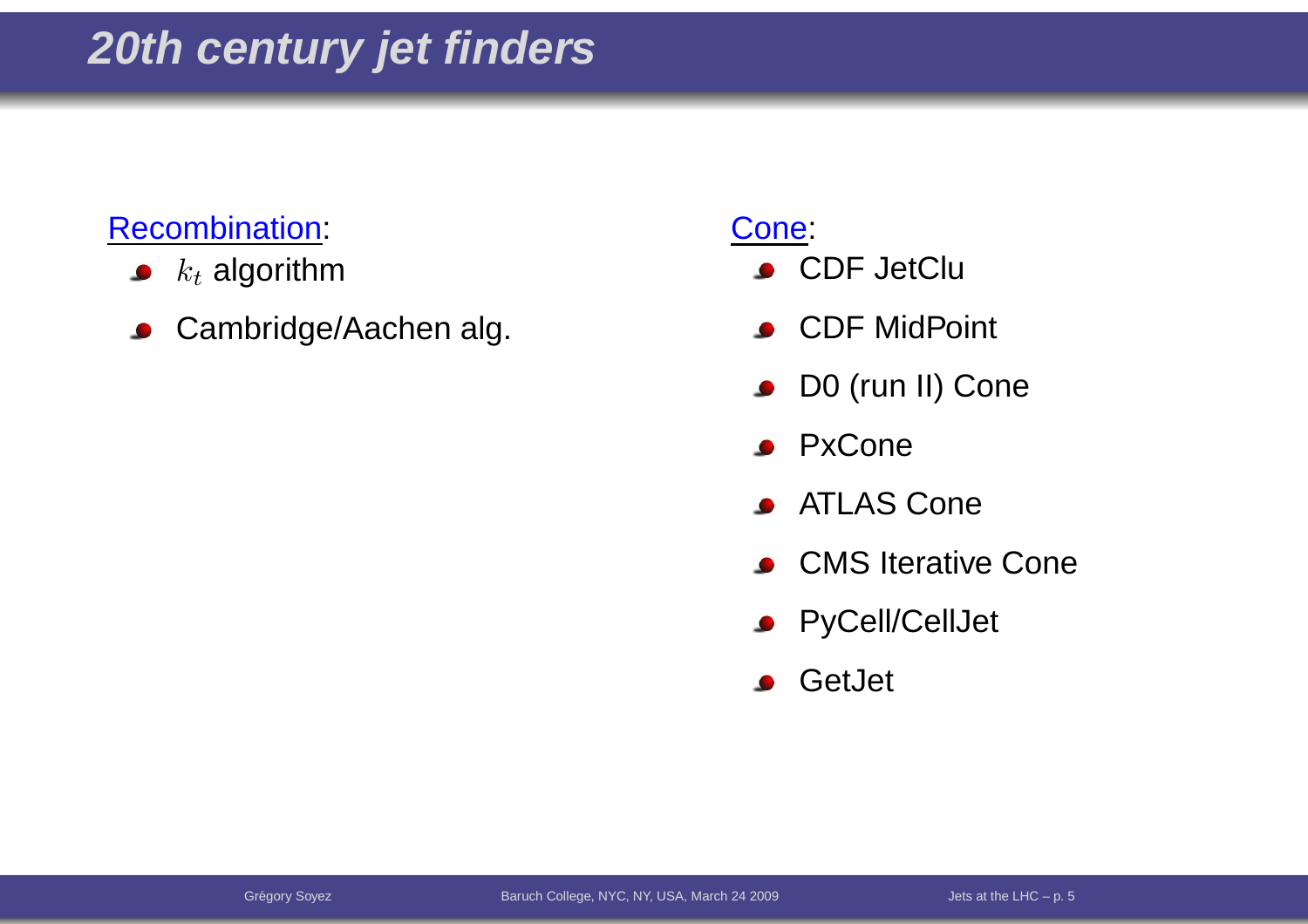### **20th century jet finders**

#### Recombination:

- $k_t$  algorithm
- Cambridge/Aachen alg.

Cones and the cones of the cones of the cones of the cones of the cones of the cones of the cones of the cones<br>Cones of the cones of the cones of the cones of the cones of the cones of the cones of the cones of the cones <u>ldea</u>: undo the showering

#### $\sqrt{ }$ **Successively**

- $\bullet$  find the closest pair of particles
- $\overline{C}$  (right)  $\bullet$  recombine them

#### Distance:

 $k_t\colon$ 

 $\begin{pmatrix} 1 & 2 \\ 1 & 2 \end{pmatrix}$  $\mathcal{C}^{(c)}$  is  $\mathcal{C}^{(c)}$  is  $\mathcal{C}^{(c)}$ . Cam/Aachen: $d_{i,j} = \mathsf{min}(k_t^2)$  $_{t,i}^2,k_t^2$  $_{t,j}^{2})(\Delta \phi_{i}^{2}% ,\Delta \phi_{i}^{2})\cdot\Delta \phi_{i}^{2}$  $_{i,j}^2+\Delta y_{i,j}^2$  $_{i,j}^{2})$ 

$$
d_{i,j} = \Delta \phi_{i,j}^2 + \Delta y_{i,j}^2
$$

stop at a distance  $R$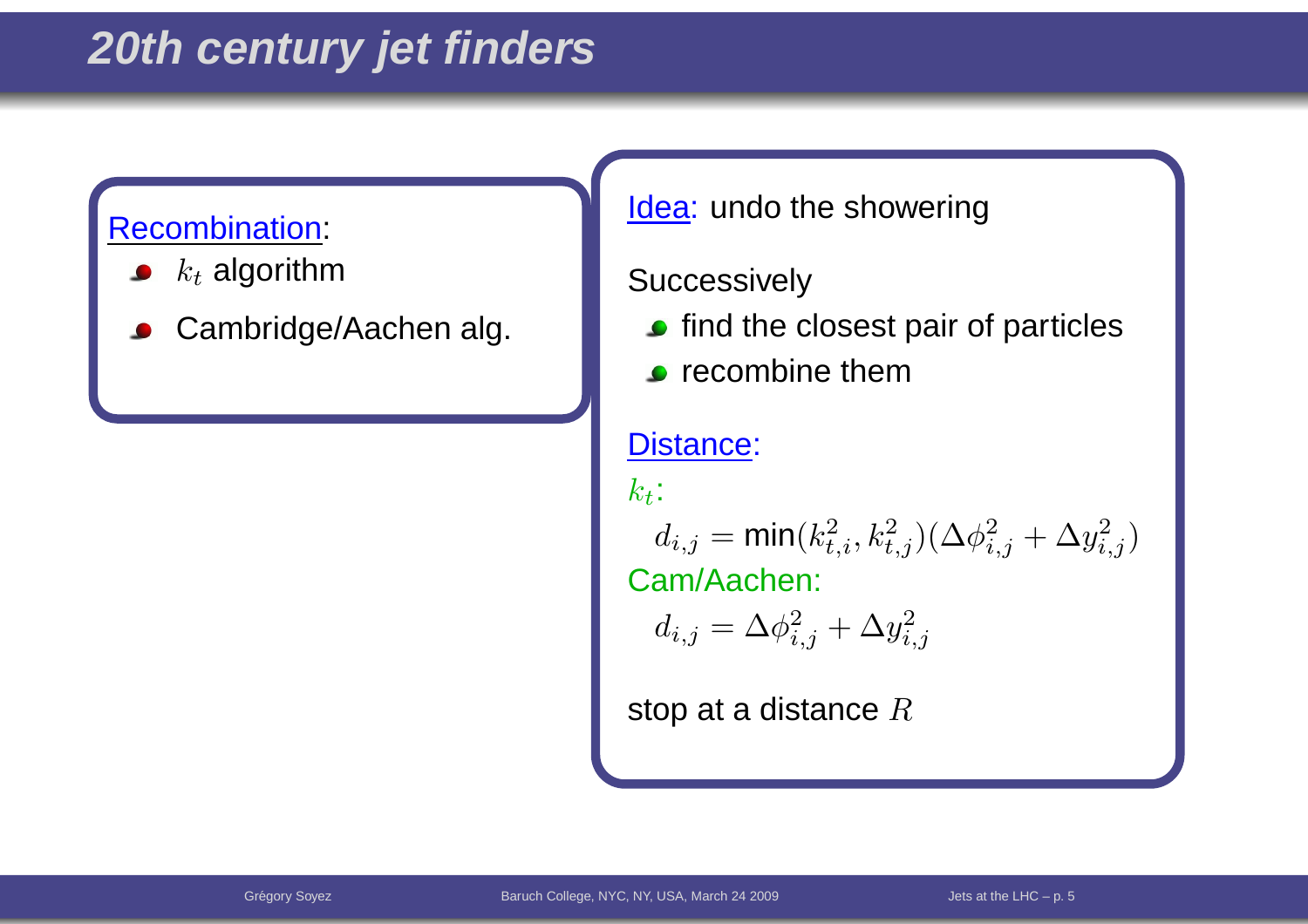#### $\frac{r}{r}$  as  $\frac{r}{r}$  and  $\frac{r}{r}$  and  $\frac{r}{r}$  and  $\frac{r}{r}$  and  $\frac{r}{r}$  and  $\frac{r}{r}$ <u>ldea</u>: dominant flow of energy

Stable cone (radius  $R$ ):

sum of particles in the cone points towards the cone centre

All these are <mark>iterative cones:</mark>

- **s** start from a seed
- **o** iterate until stable
- $seeds = {particles, midpoints}$

blJet≡ stable cone modulo overlapping

- **CDF JetClu**
- **CDF** MidPoint
- **DO** (run II) Cone
- **PxCone**
- ATLAS Cone
- **CMS** Iterative Cone
- **•** PyCell/CellJet
- **S** GetJet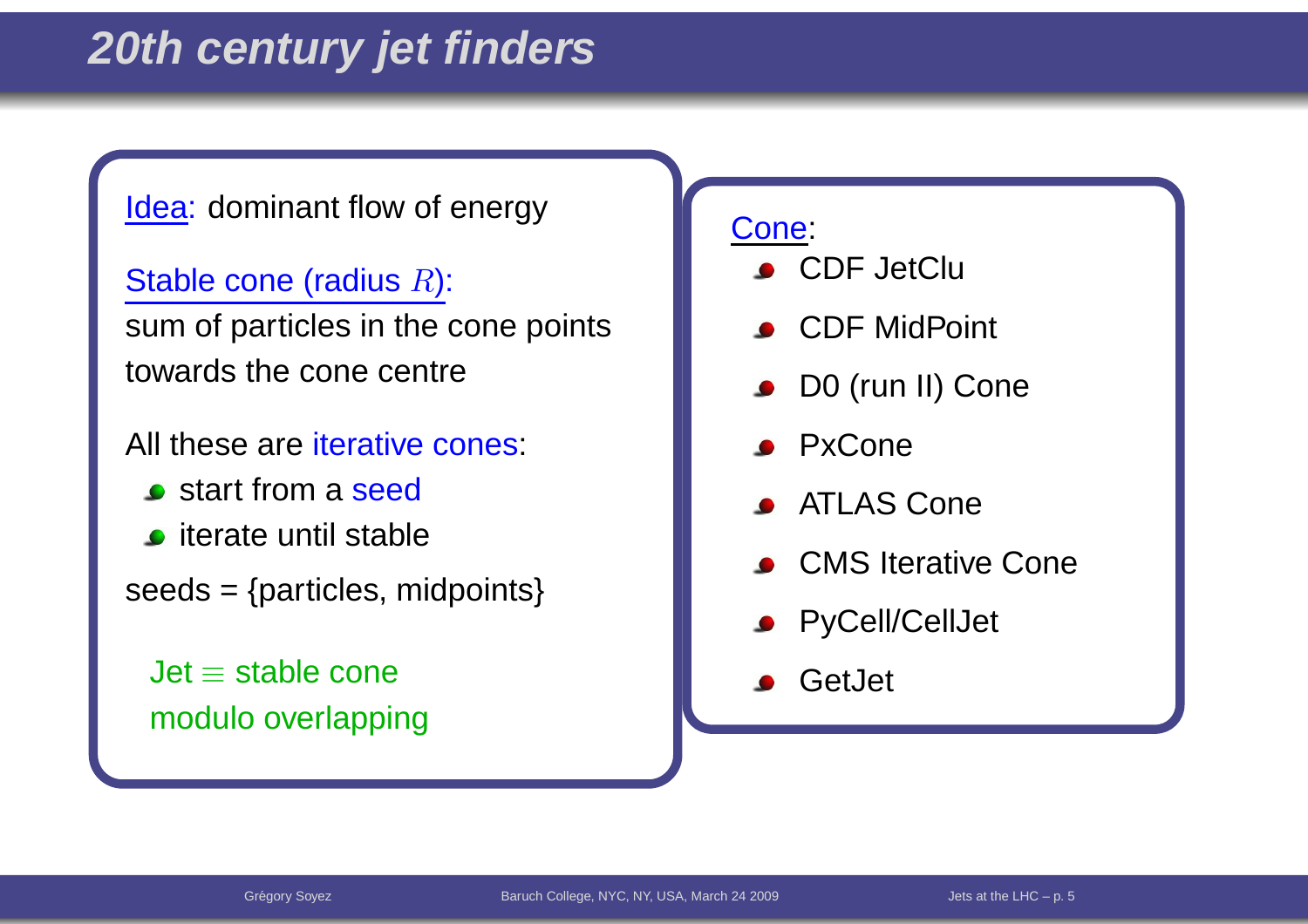### **20th century jet finders**

#### Cone with split-merge

Split/merge if the overlap is smaller/larger than a <mark>threshol</mark>d  $f$ 



- CDF JetClu
- CDF MidPoint
- D0 (run II) Cone $\bullet$
- PxCone
- ATLAS Cone
- CMS Iterative Cone
- **PyCell/CellJet**
- **GetJet**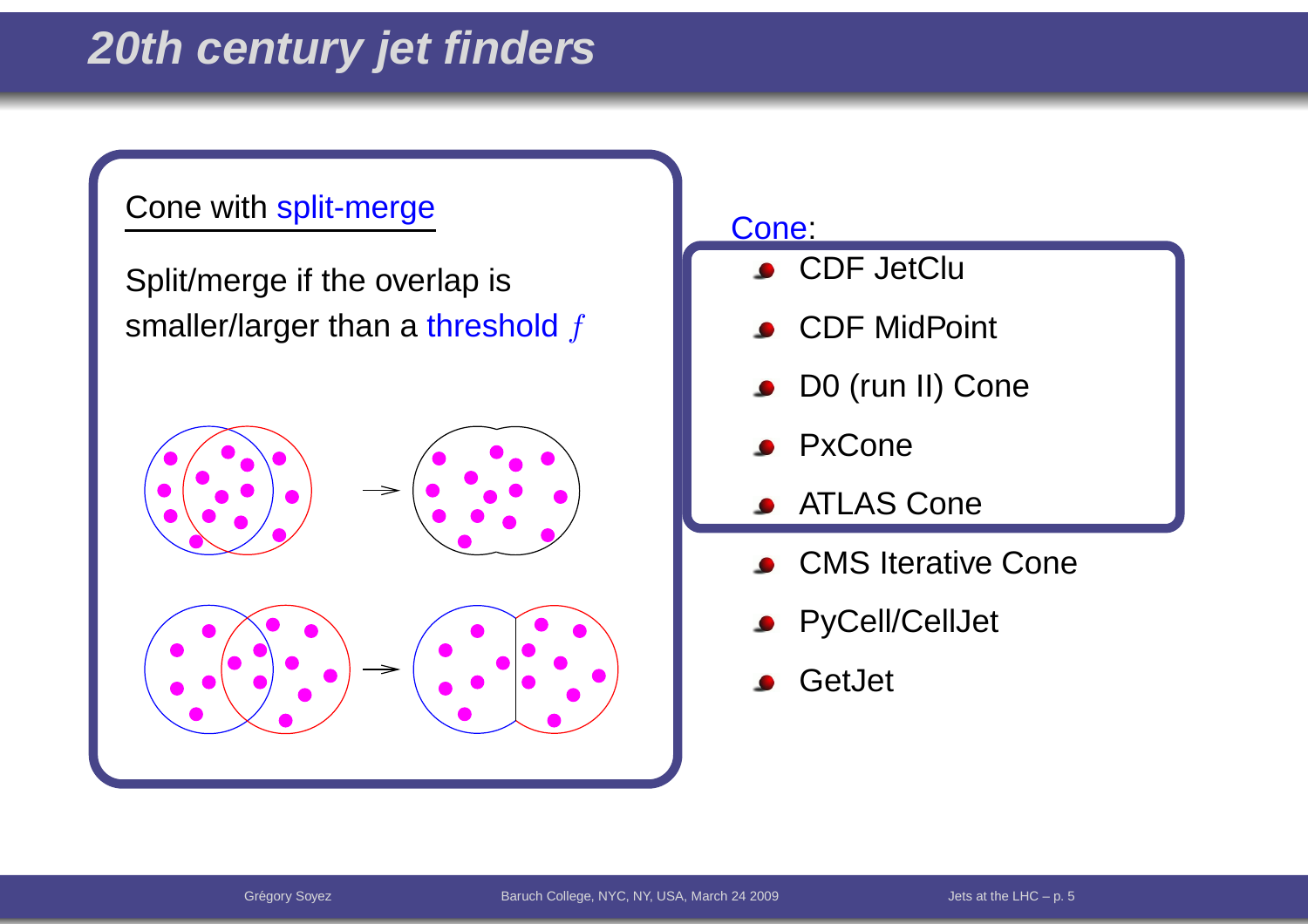### **20th century jet finders**

#### Cone with progressive removal

Successively

- $\bullet$  iterate from hardest particle
- **call that a jet (remove particles)**

Basic property: hard circular jets

- **CDF** JetClu
- **CDF** MidPoint
- D0 (run II) Cone  $\bullet$
- **PxCone**
- ATLAS Cone
- **CMS** Iterative Cone
- **•** PyCell/CellJet
- **S** GetJet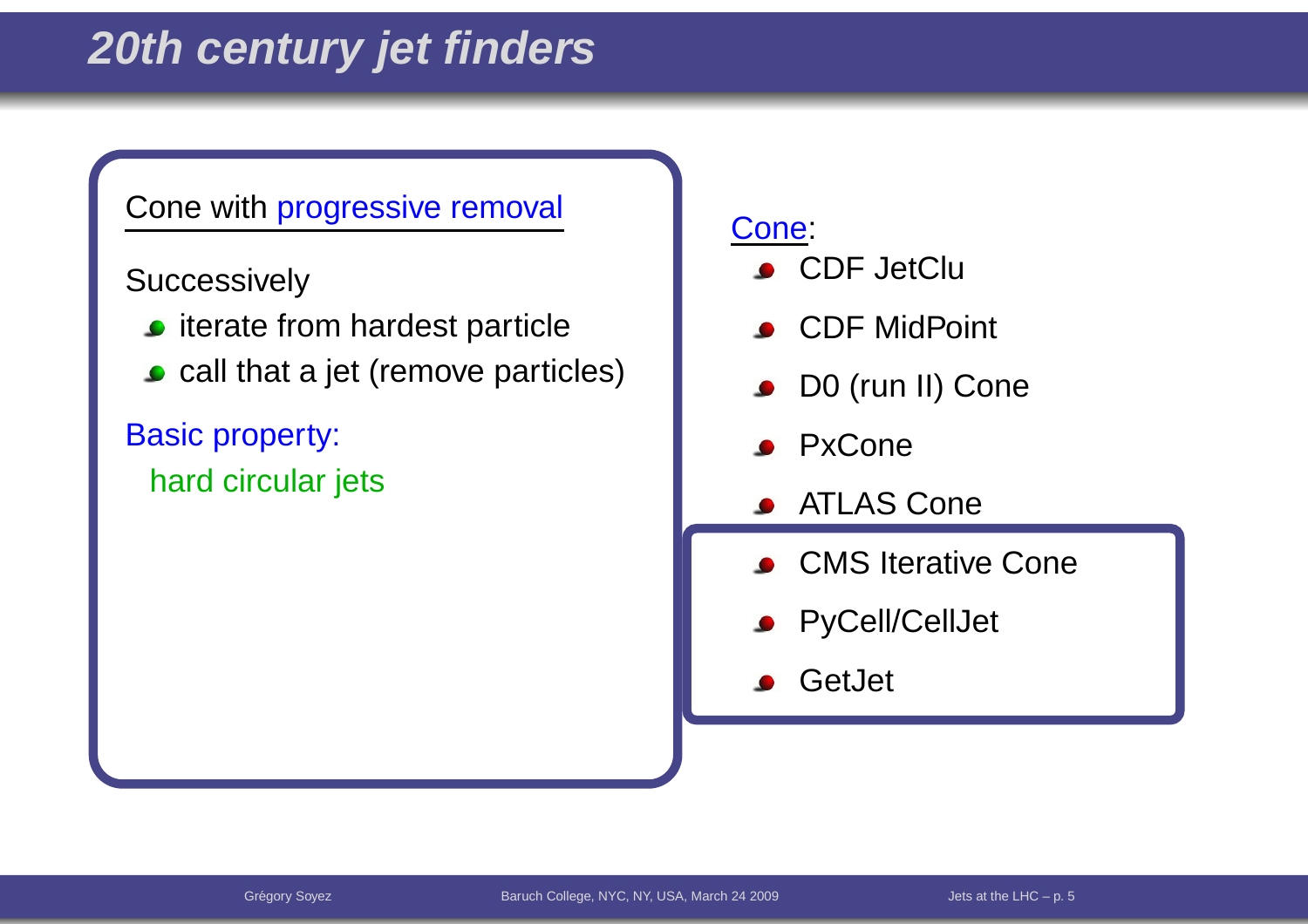**21st century: how does that picture change?**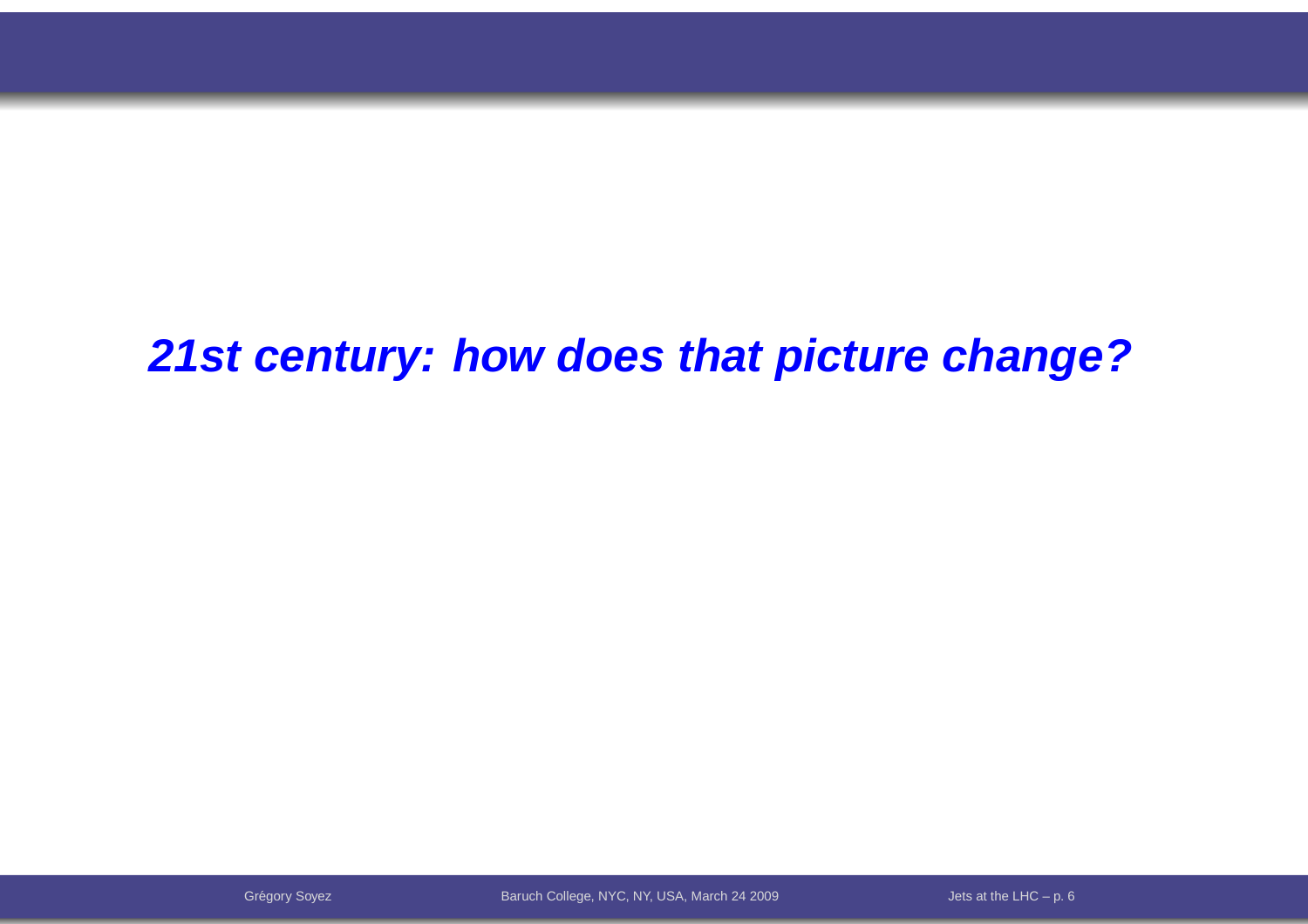#### Ingredient: QCD soft and collinear divergencies



 $\infty$  (from soft gluons) cancel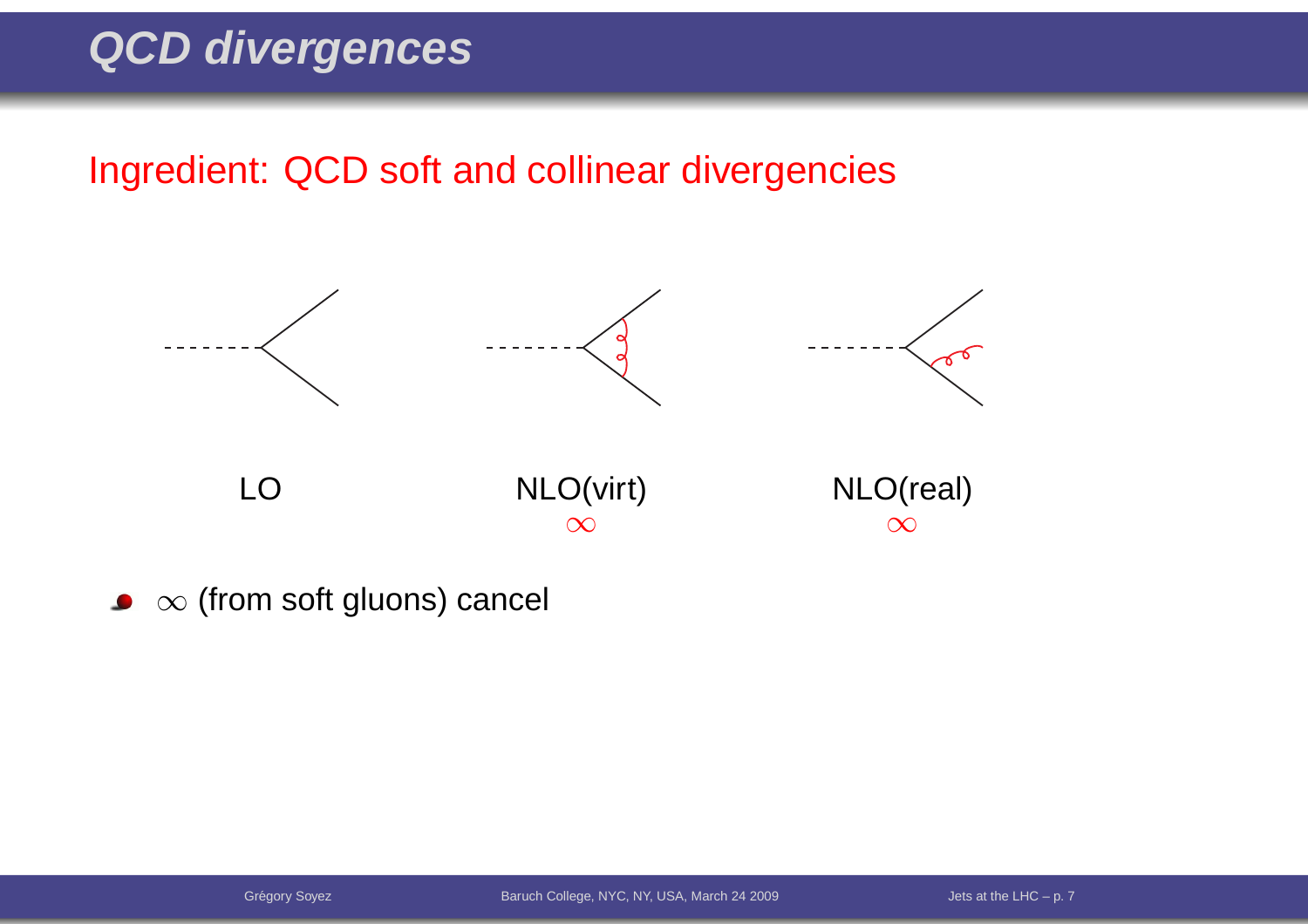Ingredient: QCD soft and collinear divergencies



- Consider an extra (NLO) <mark>soft</mark> gluon  $\bullet$
- Assume LO gives 2 jets  $\Rightarrow$ NLO(virt) gives <sup>2</sup> jets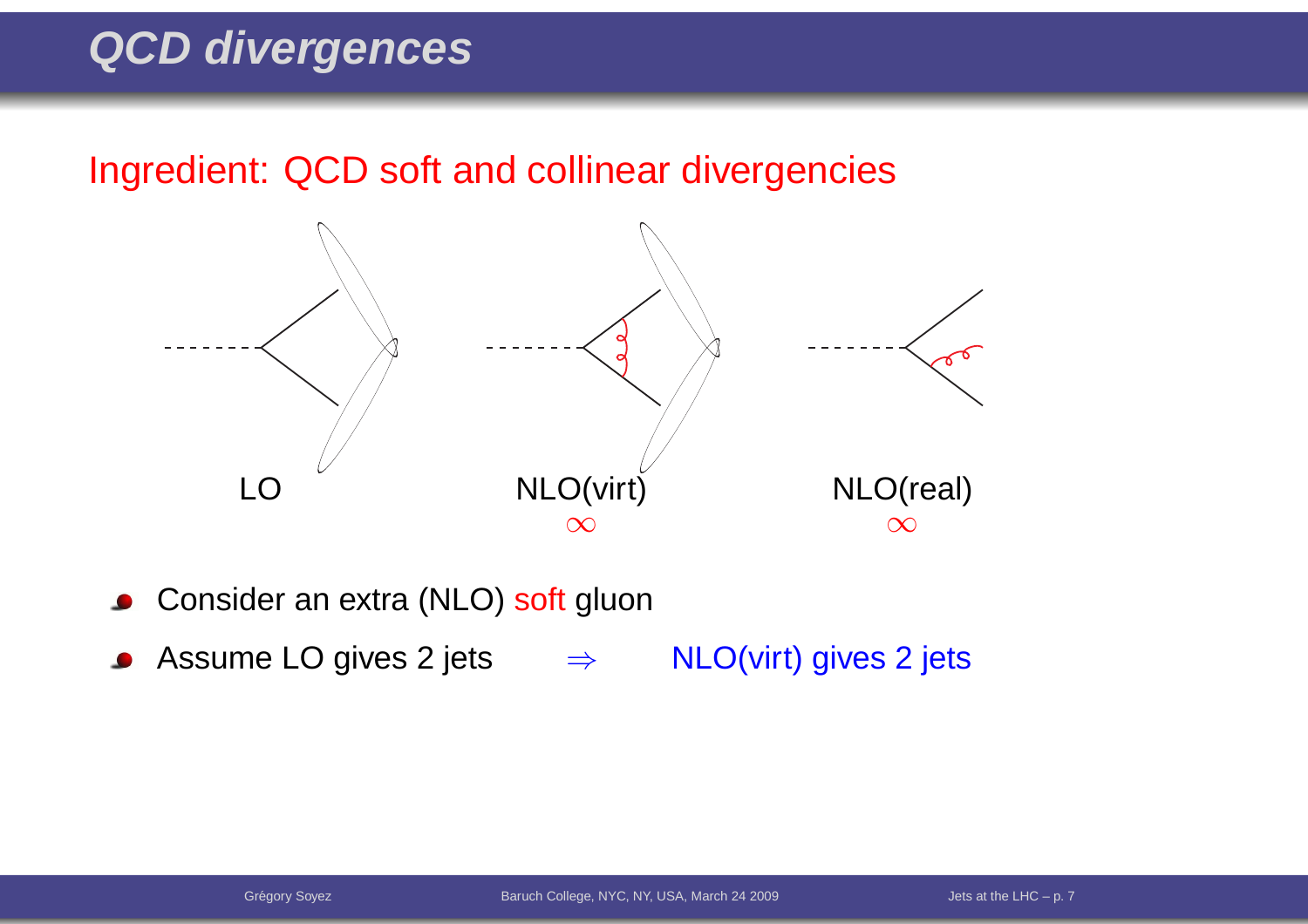Ingredient: QCD soft and collinear divergencies



- Consider an extra (NLO) <mark>soft</mark> gluon
- Assume LO gives 2 jets  $\Rightarrow$  NLO(virt) gives 2 jets
- $\mathsf{NLO}(\mathsf{real})$  gives 2 jets  $\Rightarrow \infty$  cancel  $\Rightarrow$  finite jet cross-section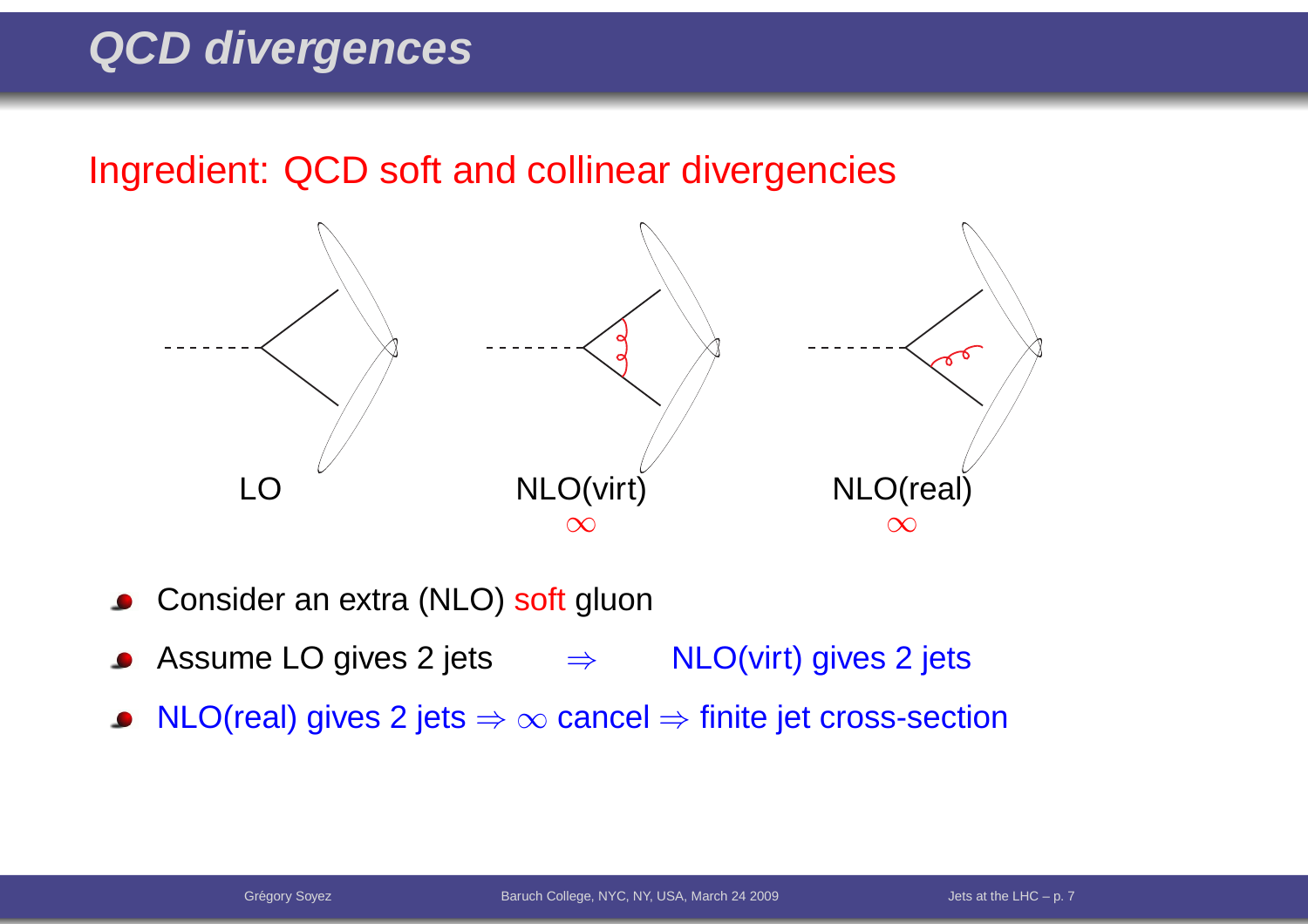Ingredient: QCD soft and collinear divergencies



- Consider an extra (NLO) <mark>soft</mark> gluon
- Assume LO gives 2 jets  $\Rightarrow$  NLO(virt) gives 2 jets
- NLO(real) gives 2 jets ⇒  $\infty$  cancel ⇒ finite jet cross-section<br>NLO(real) gives 4 jets ⇒ se de pet cancel → infinite ist cross  $\mathsf{NLO}(\mathsf{real})$  gives 1 jets  $\Rightarrow \infty$  do not cancel  $\Rightarrow$  infinite jet cross-section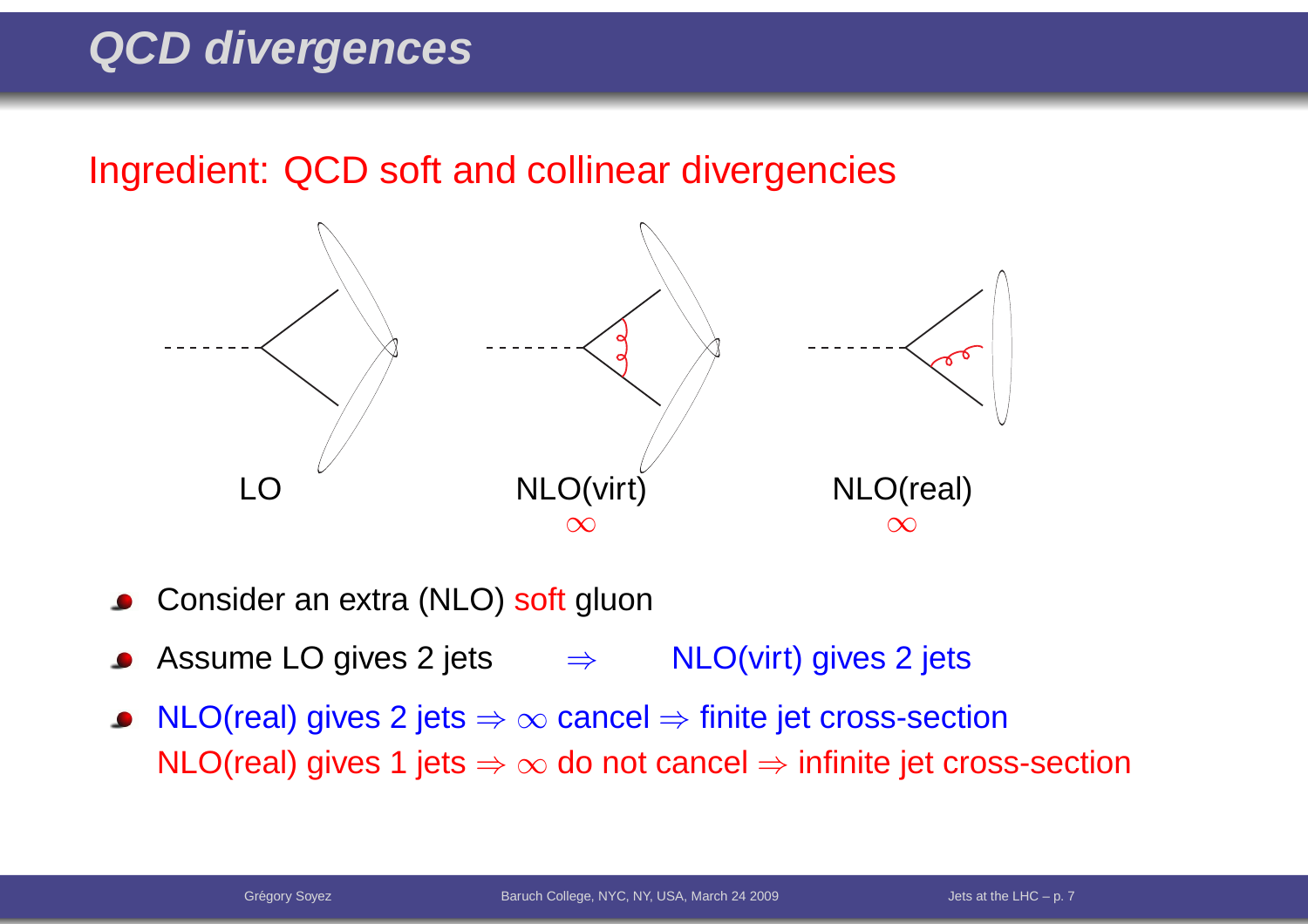Ingredient: QCD soft and collinear divergencies



For pQCD to make sense, the (hard) jets should not change when

- one has a soft emission *i.e.* adds a very soft gluon
- **•** one has a collinear splitting *i.e.* replaces one parton by two at the same place  $(\eta,\phi)$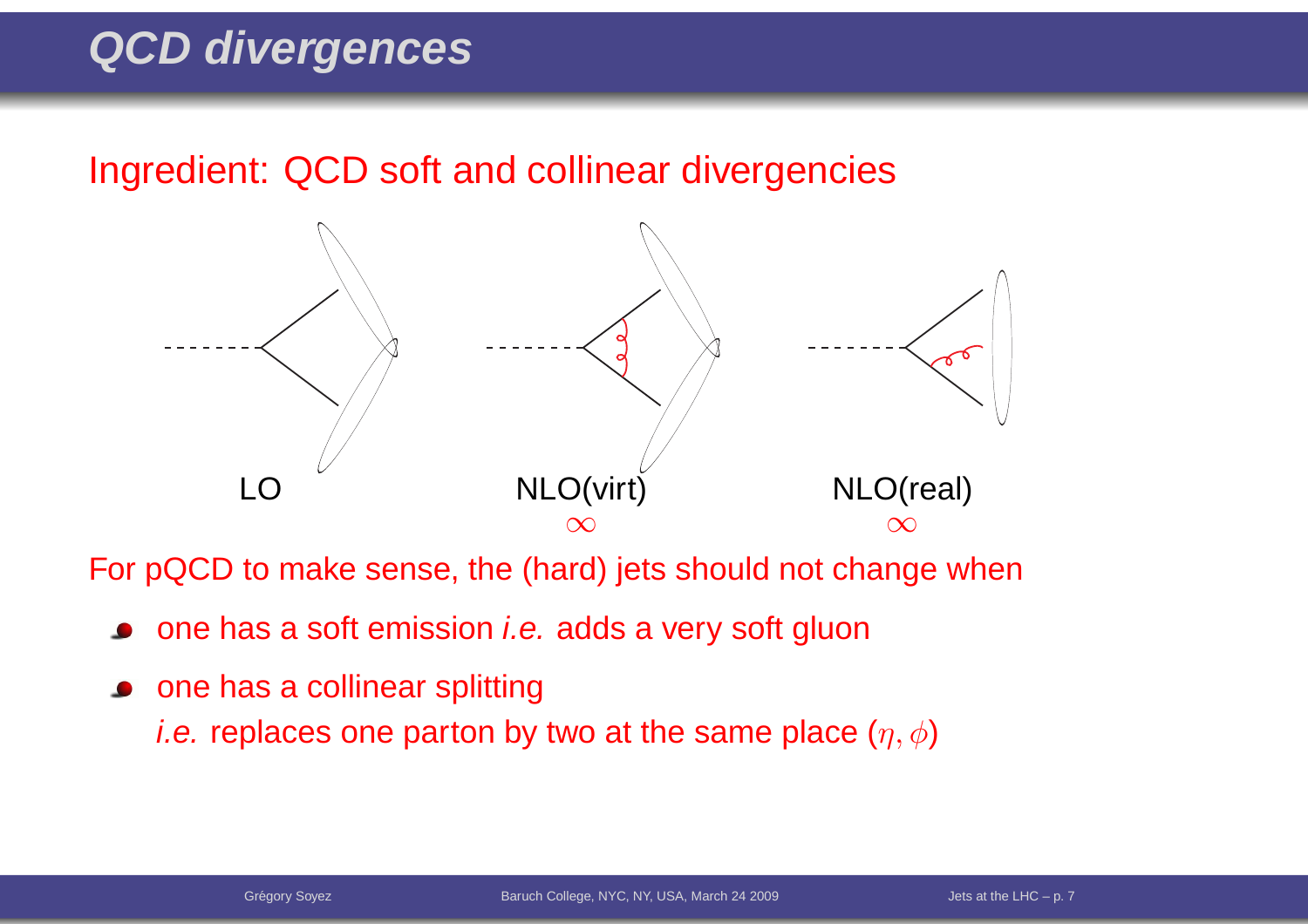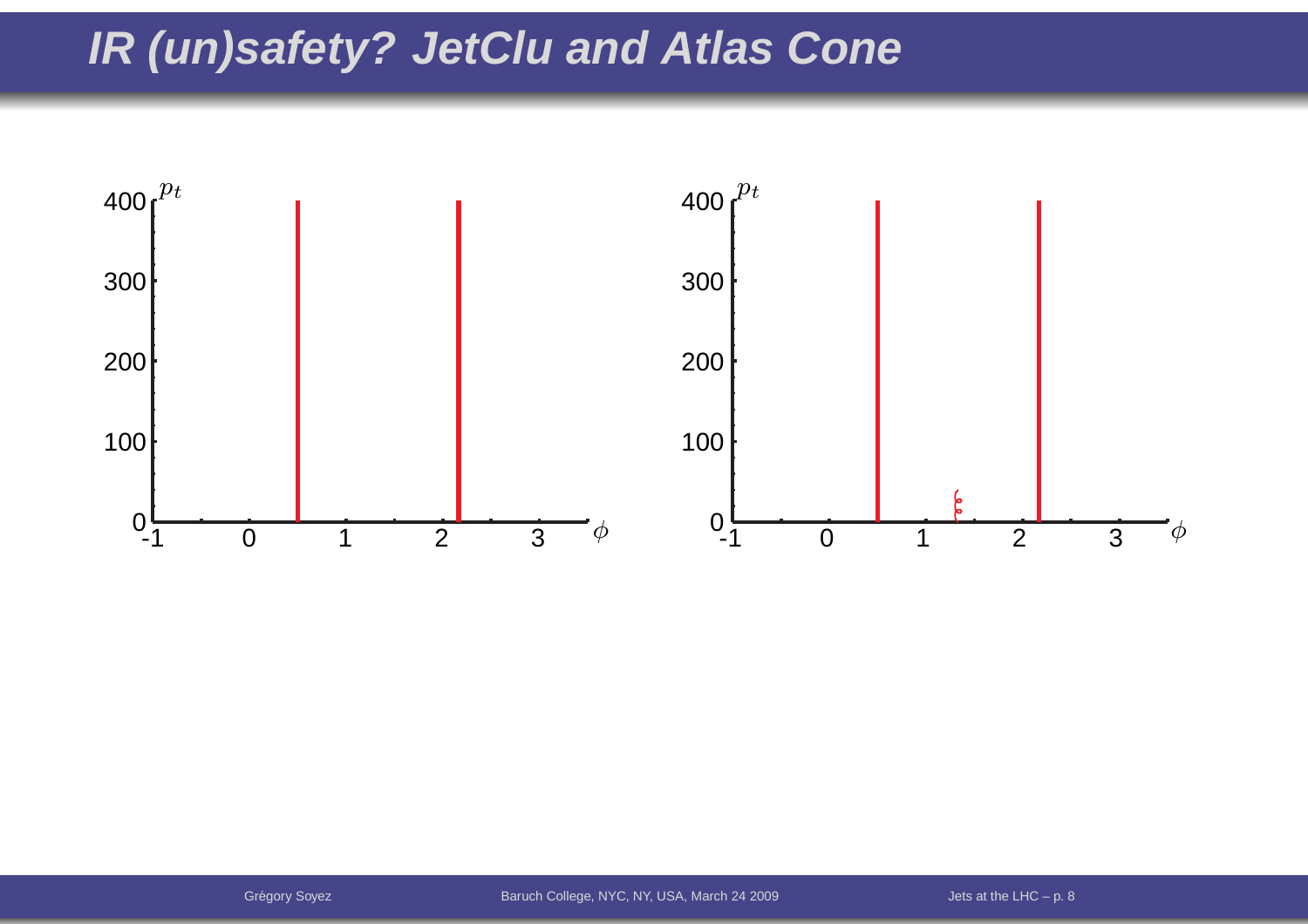

Stable cones found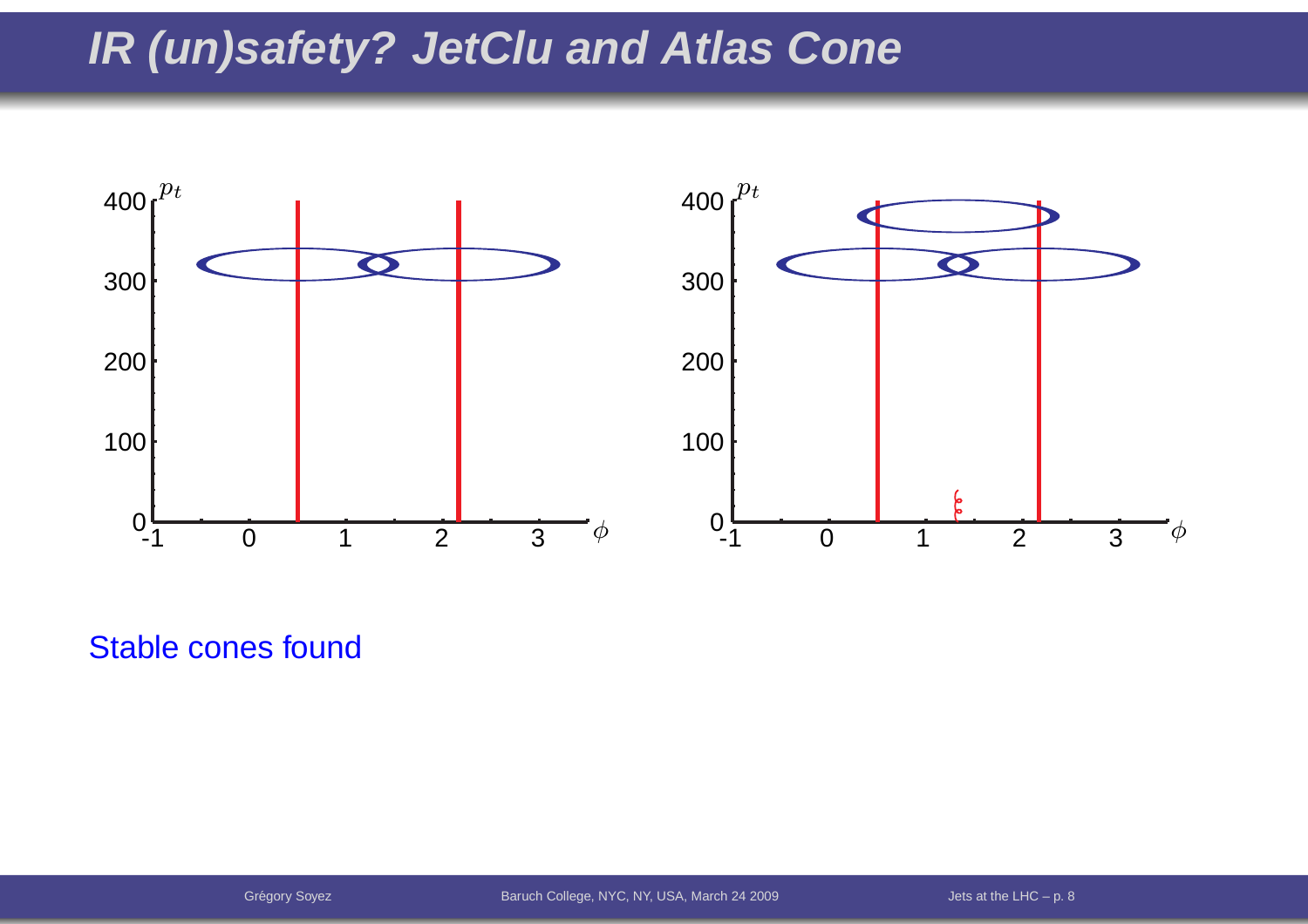

A soft gluon changed the number of jets $\Rightarrow$  IR unsafety of JetClu and the ATLAS Cone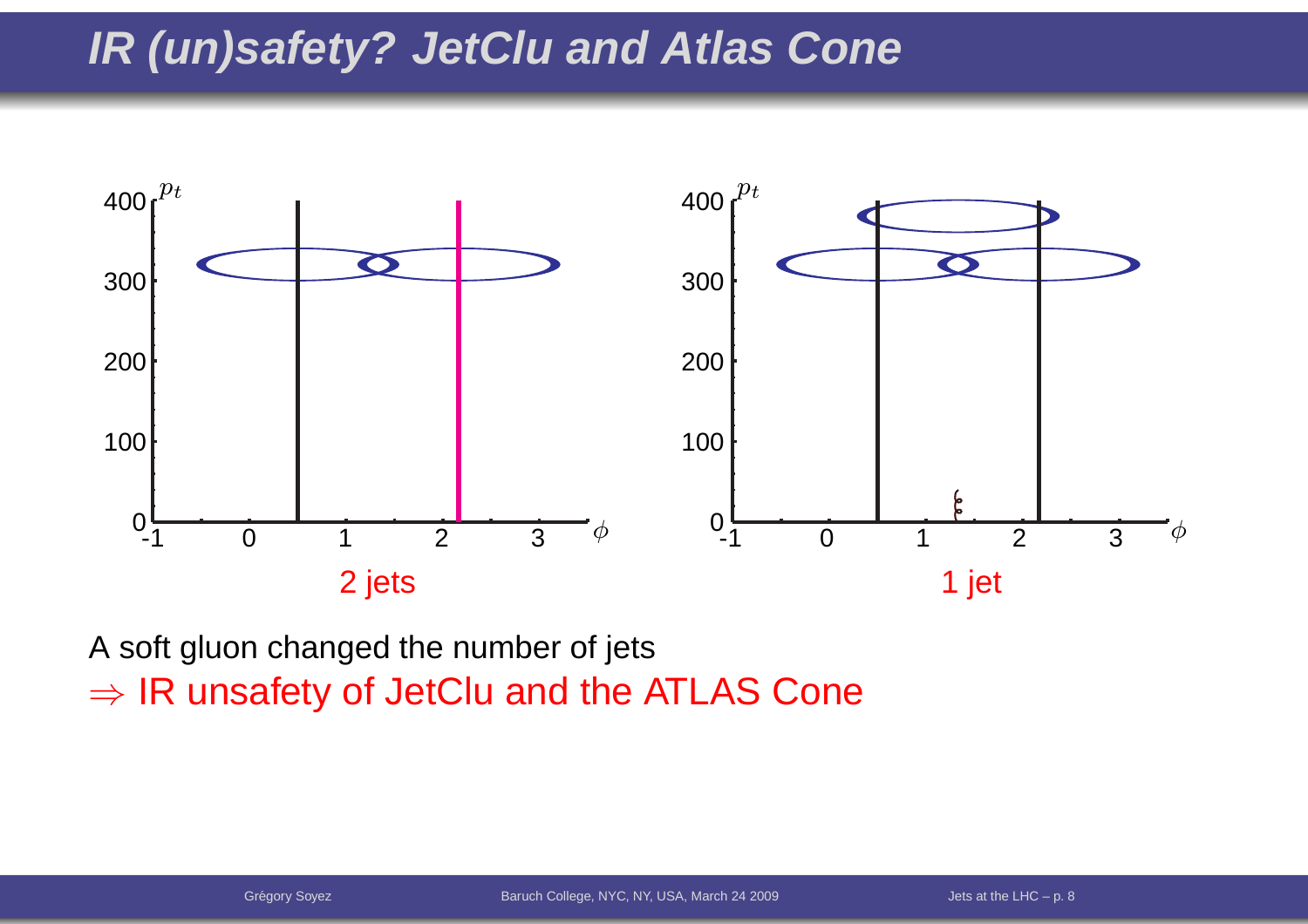

A soft gluon changed the number of jets $\Rightarrow$  IR unsafety of JetClu and the ATLAS Cone

Fixed by MidPoint

[Blazey *et al.*, 00]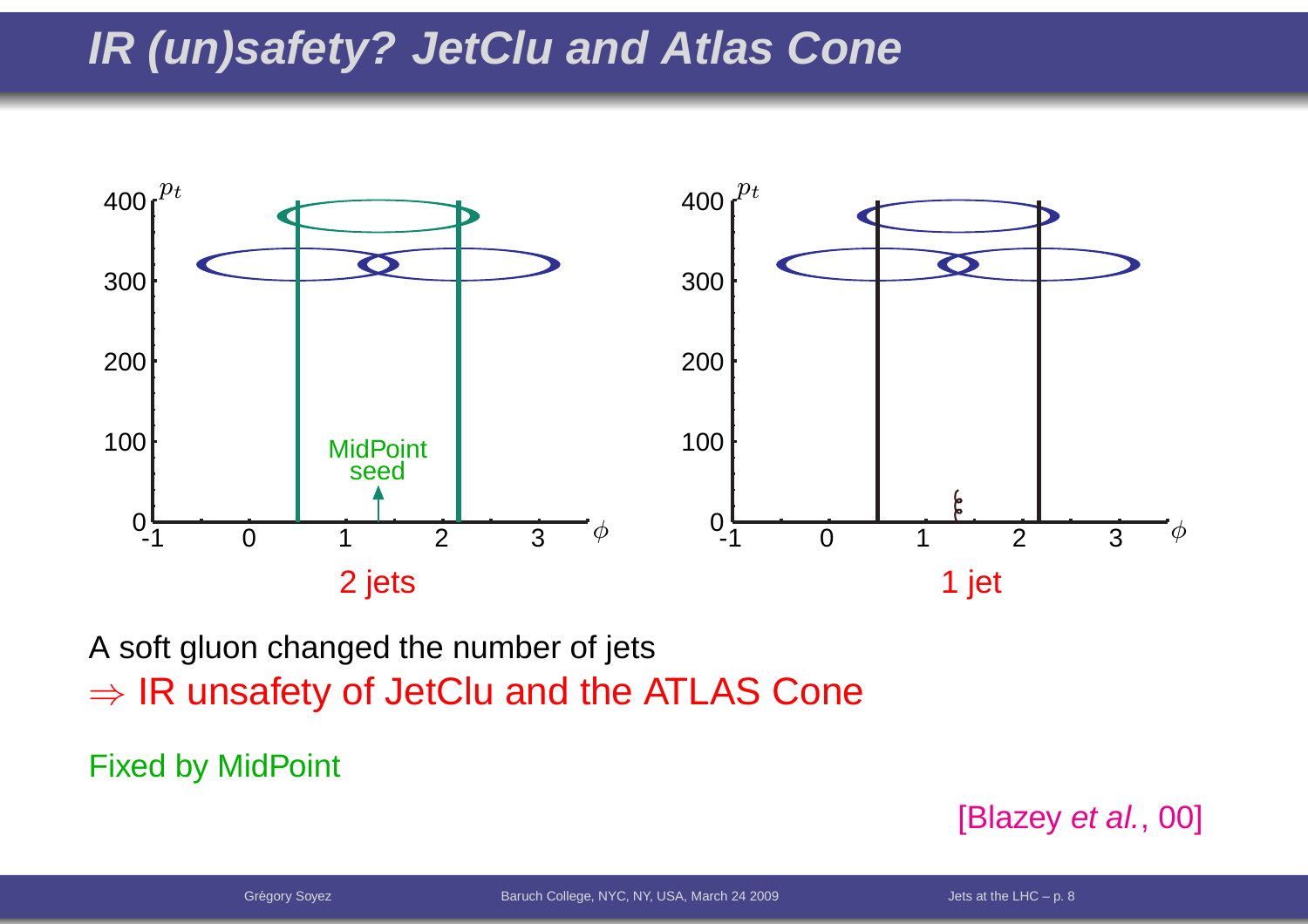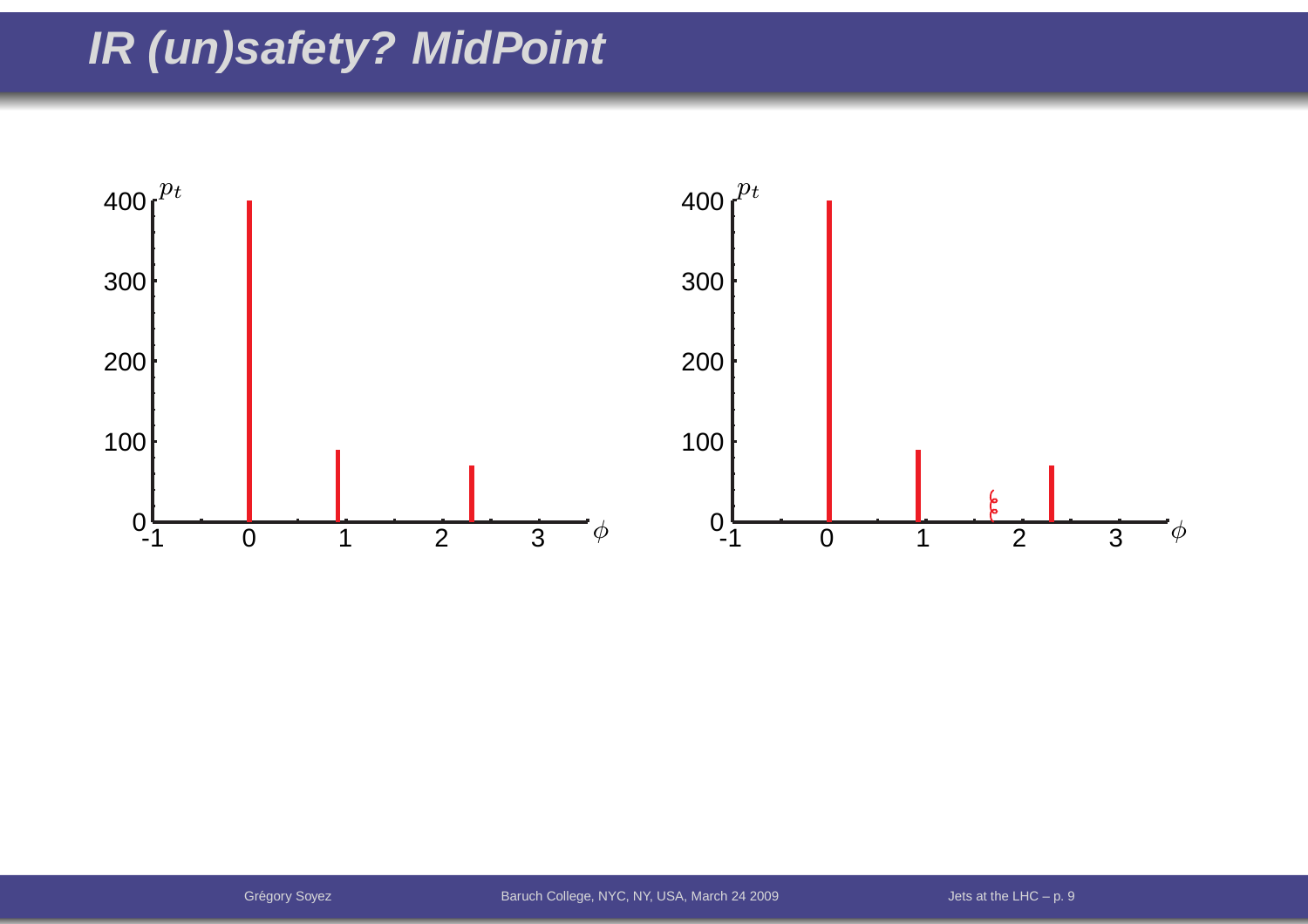

Stable cones found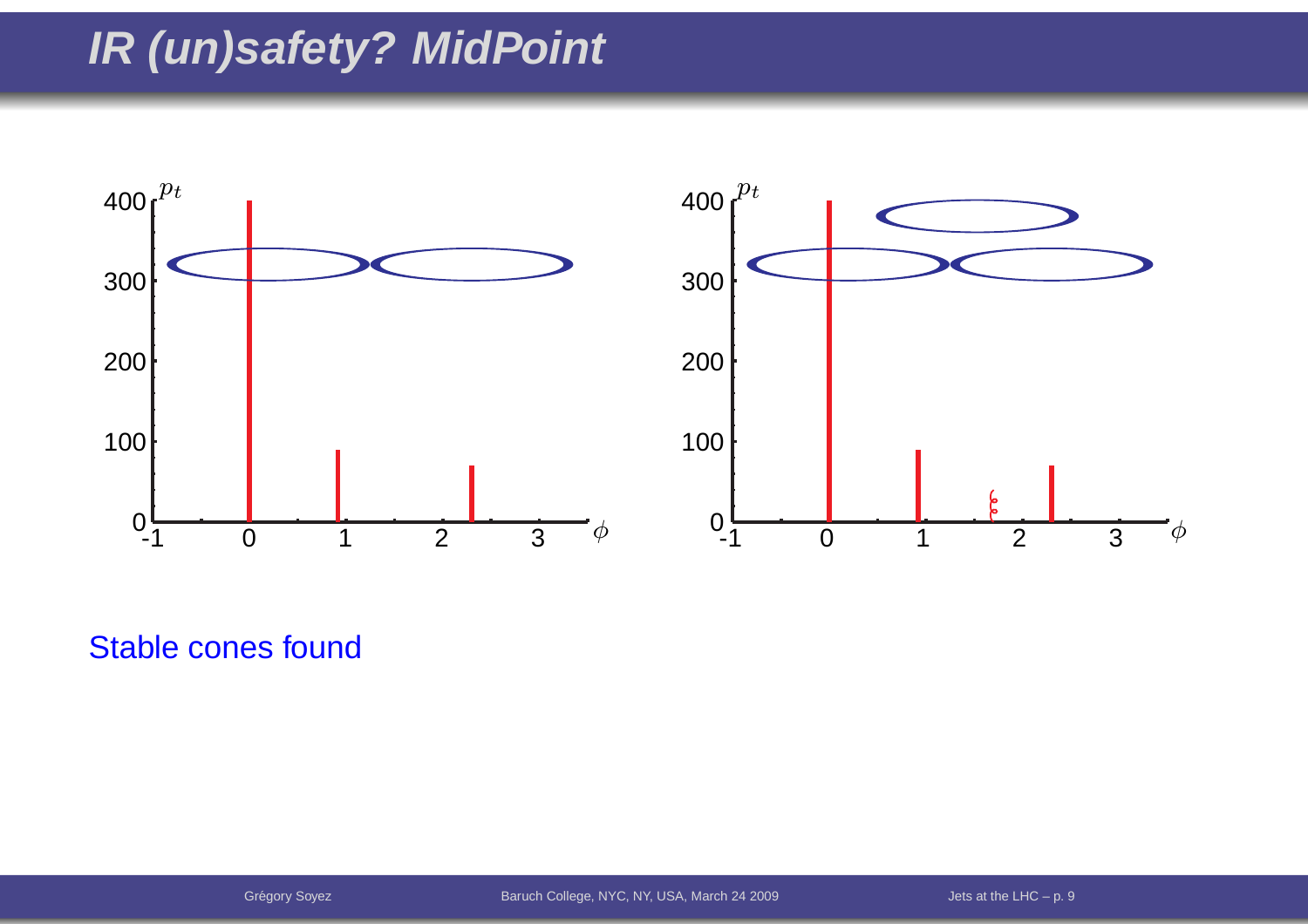

A soft gluon changed the number of jets ⇒ IR unsafety of MidPoint (1 order in  $\alpha_s$  later than JetClu)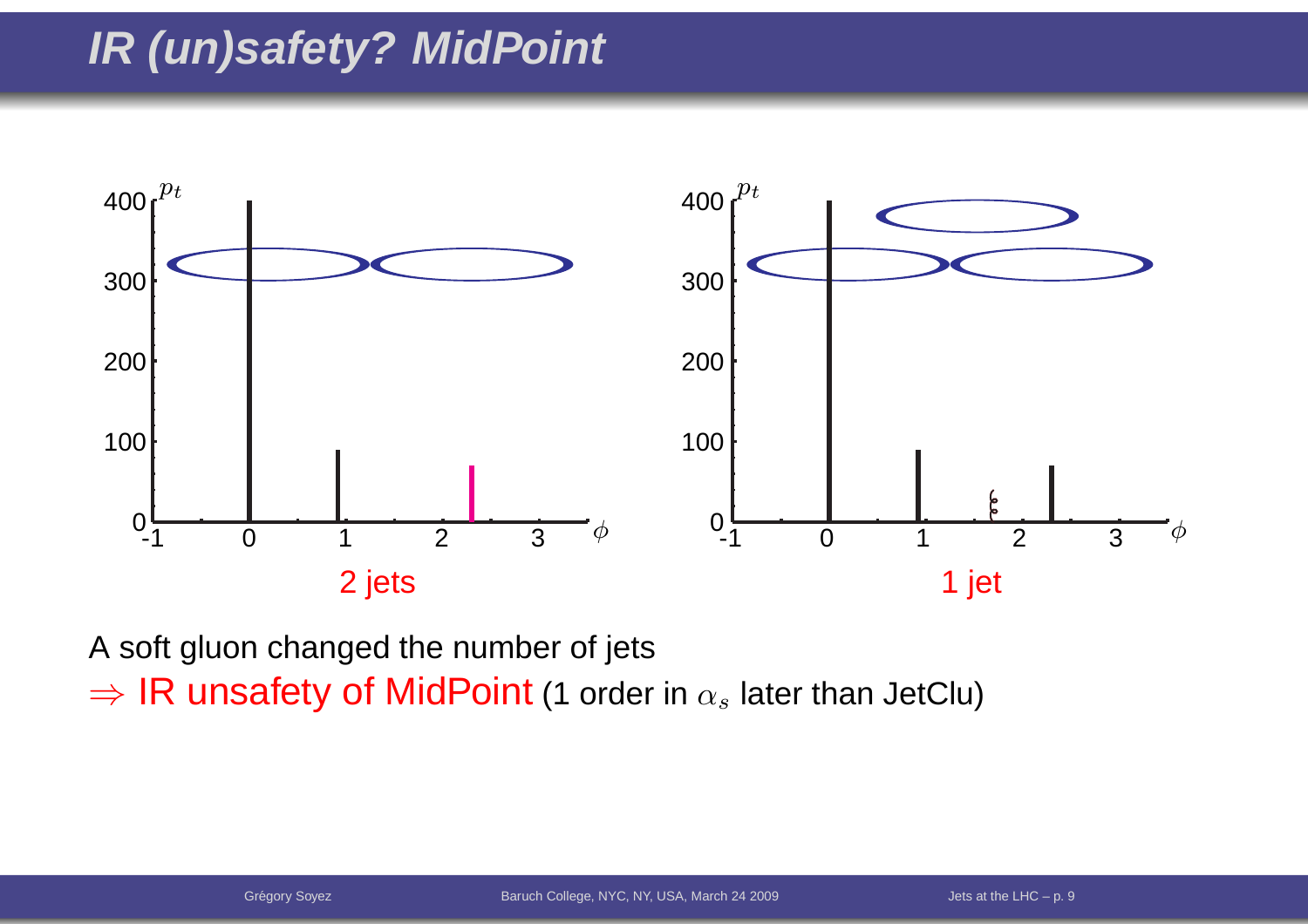

Solution: be sure to find **all** stable cones

<mark>SISCone: S</mark>eedless Infrared-Safe Con<mark>e algorithm</mark> [http://projects](http://projects.hepforge.org/siscone).[hepforge](http://projects.hepforge.org/siscone).[org/sisc](http://projects.hepforge.org/siscone)one

[G.Salam, G.S., 07]

Idea: enumerate enclosures by enumerating pairs of particles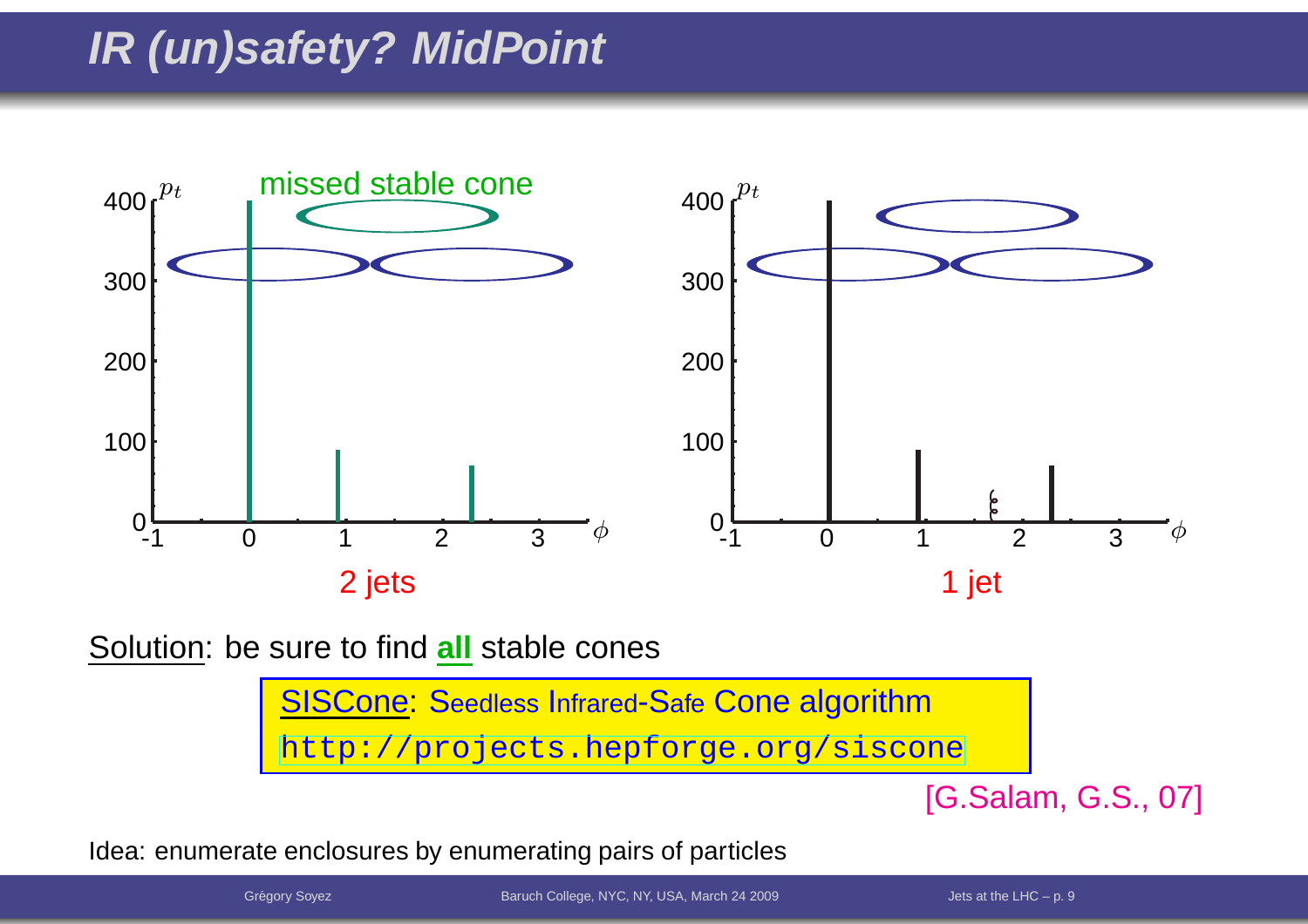### **Collinear (un)safety? the CMS iterative cone**

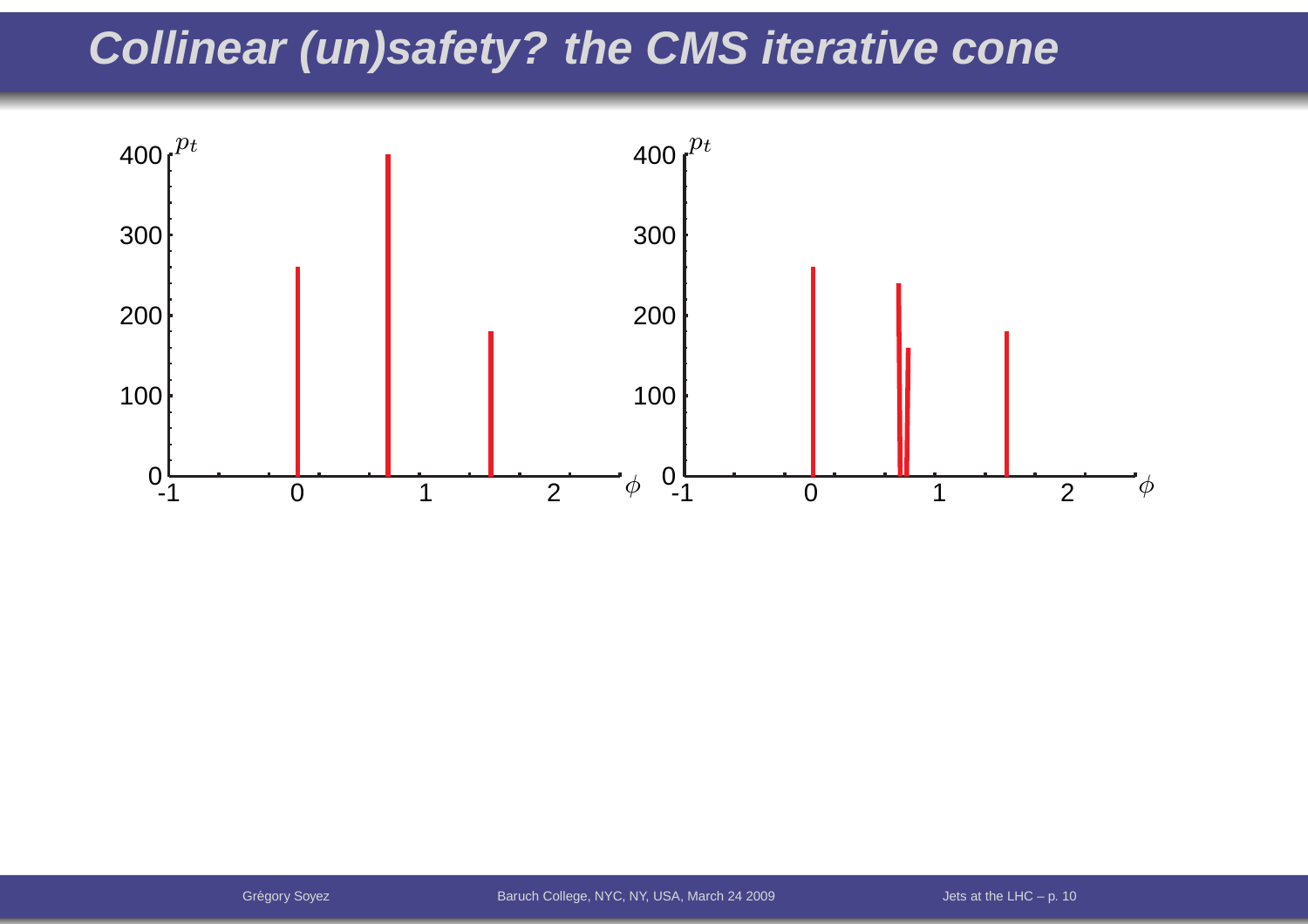### **Collinear (un)safety? the CMS iterative cone**



A colinear splitting changed the number of jets $\Rightarrow$  Collinear unsafety of the CMS iterative cone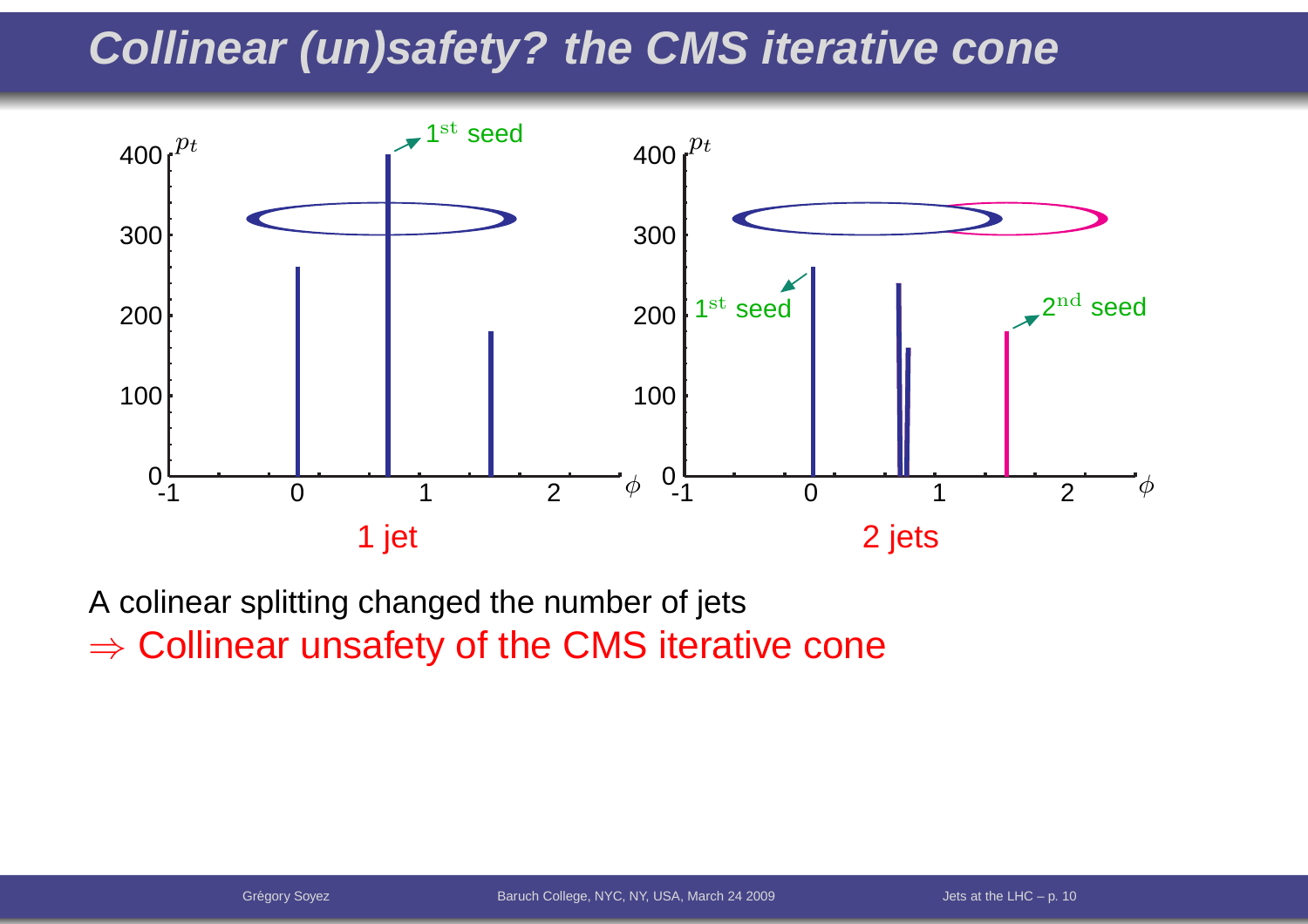### $Anti-$

Come back to recombination-type algorithms:

$$
d_{ij} = \min(k_{t,i}^{2p}, k_{t,j}^{2p}) \left(\Delta \phi_{ij}^2 + \Delta \eta_{ij}^2\right)
$$

- $p=1$ :  $k_t$  algorithm
- $\displaystyle{p=0:}$  Cambridge/Aachen algorithm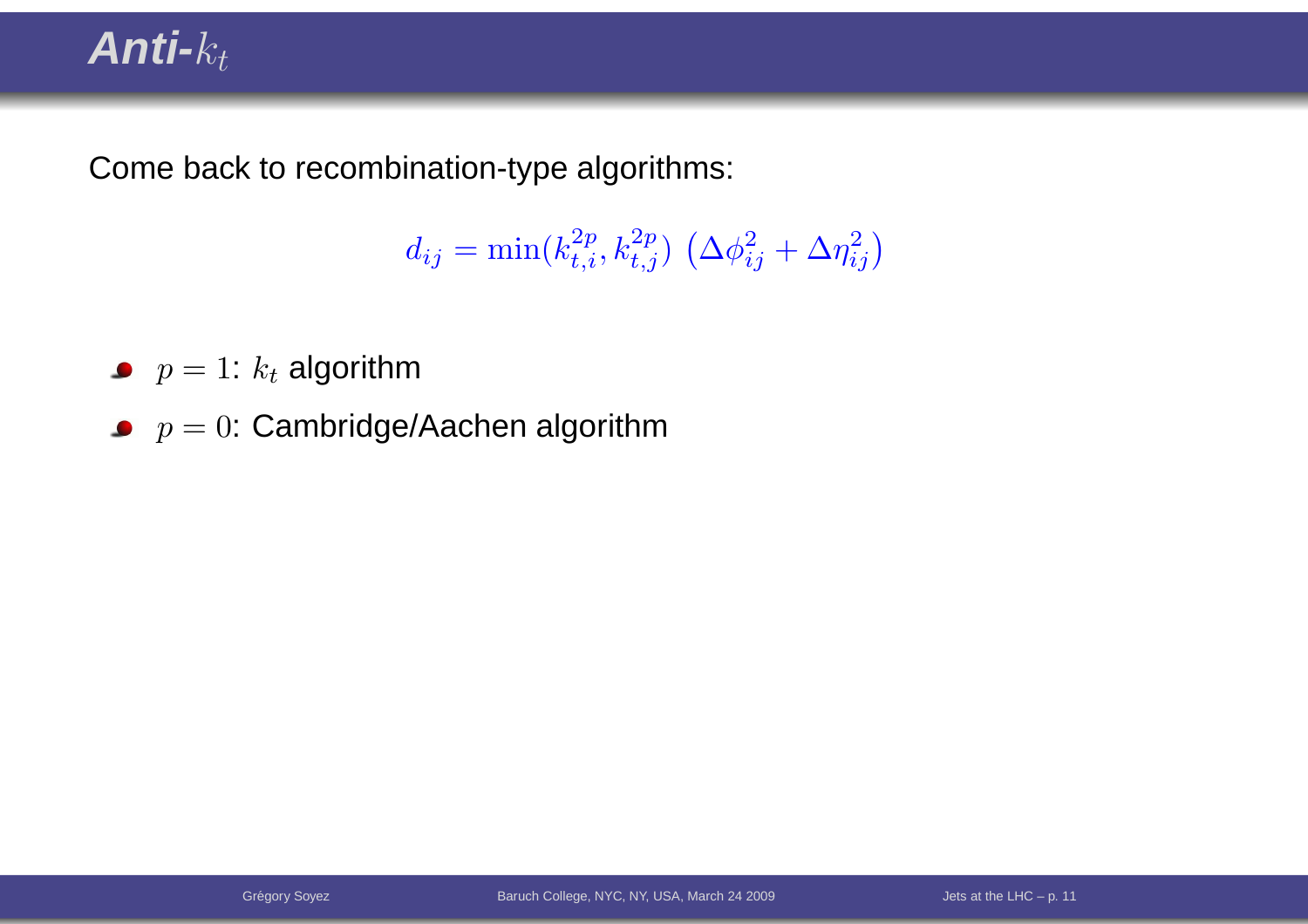### **Anti-**kt

Come back to recombination-type algorithms:

 $d_{ij} = \min(k_{t,i}^{2p}, k_{t,j}^{2p}) \left(\Delta \phi_{ij}^2 + \Delta \eta_{ij}^2\right)$ 

- $p=1$ :  $k_t$  algorithm
- $\displaystyle{p=0:}$  Cambridge/Aachen algorithm
- $p = -1$ : anti- $k_t$  algorithm [M.Cacciari, G.Salam, G.S., 08]

Why should that be related to the iterative cone ?!?

- "large  $k_t$  ⇒ small distance"<br>*i* e\_berd pertens "eet" ever *i.e.* hard partons "eat" everything up to a distance  $R$ i.e. circular/regular jets, jet borders unmodified by soft radiation
- infrared and collinear safe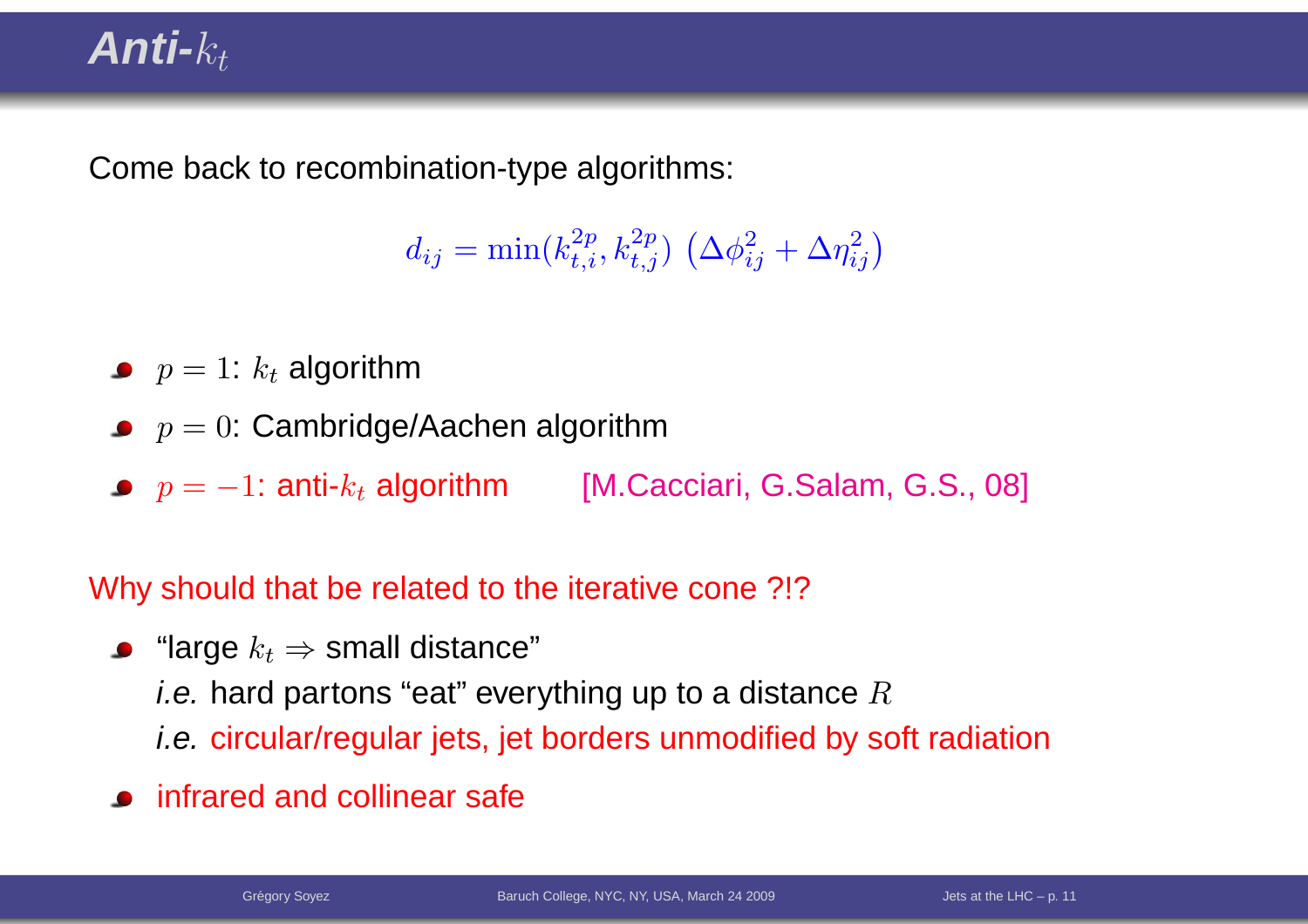#### Recombination:

- $k_t$  algorithm
- Cambridge/Aachen alg.
- anti- $k_t$  algorithm

#### Cone:

- CDF JetClu
- CDF MidPoint
- D0 (run II) Cone
- PxCone
- ATLAS Cone
- CMS Iterative Cone
- PyCell/CellJet

**SISCone** 

GetJet

aAll accessible from **FastJet**

4 available

safe algorithms

http://www.fastjet.fr[M.Cacciari, G.Salam, G.S.]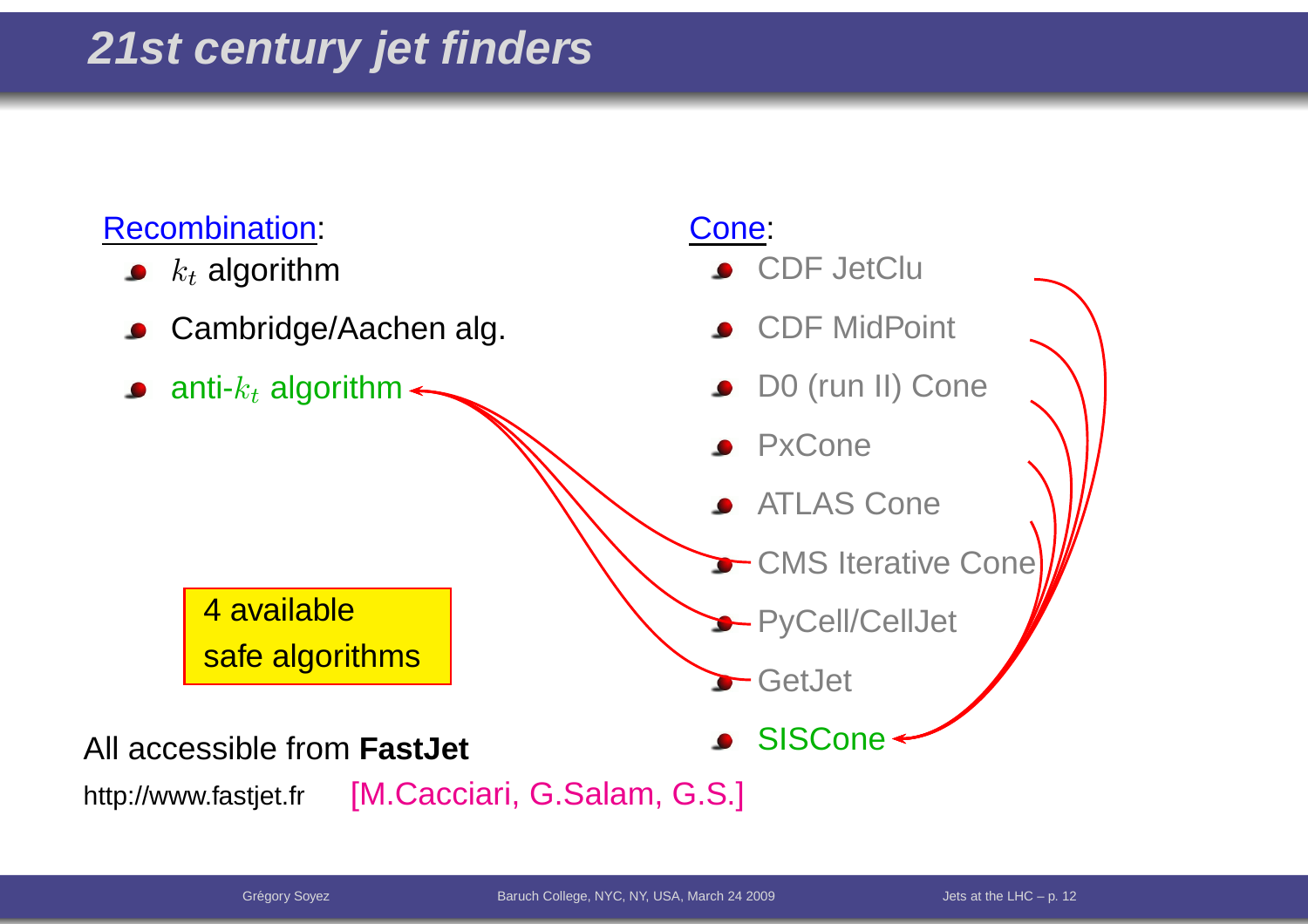#### MidPoint/CMS iterative cone unsafe at  ${\cal O}(\alpha_s^4)$  (or  ${\cal O}(\alpha_{\rm ew} \alpha_s^3)$ )

|                             | <b>IRC-safe until</b> |                       |                 |
|-----------------------------|-----------------------|-----------------------|-----------------|
| Physical observable         | JetClu/ATLAS cone     | MidPoint/CMS it. cone | SISCone/recomb. |
| Inclusive jet cross section | LO                    | <b>NLO</b>            | any             |
| 3-jet cross section         | none                  | LÖ                    | any             |
| $W/Z/H$ + 2 jet cross sect. | none                  |                       | any             |
| jet masses in 3 jets        | none                  | none                  | any             |

#### Example: (Midpoint-SISCone)/SISCone



- Incl. cross-section: <sup>a</sup> few %
- Masses in 3-jet events:  $\sim 45\%$  $\bullet$

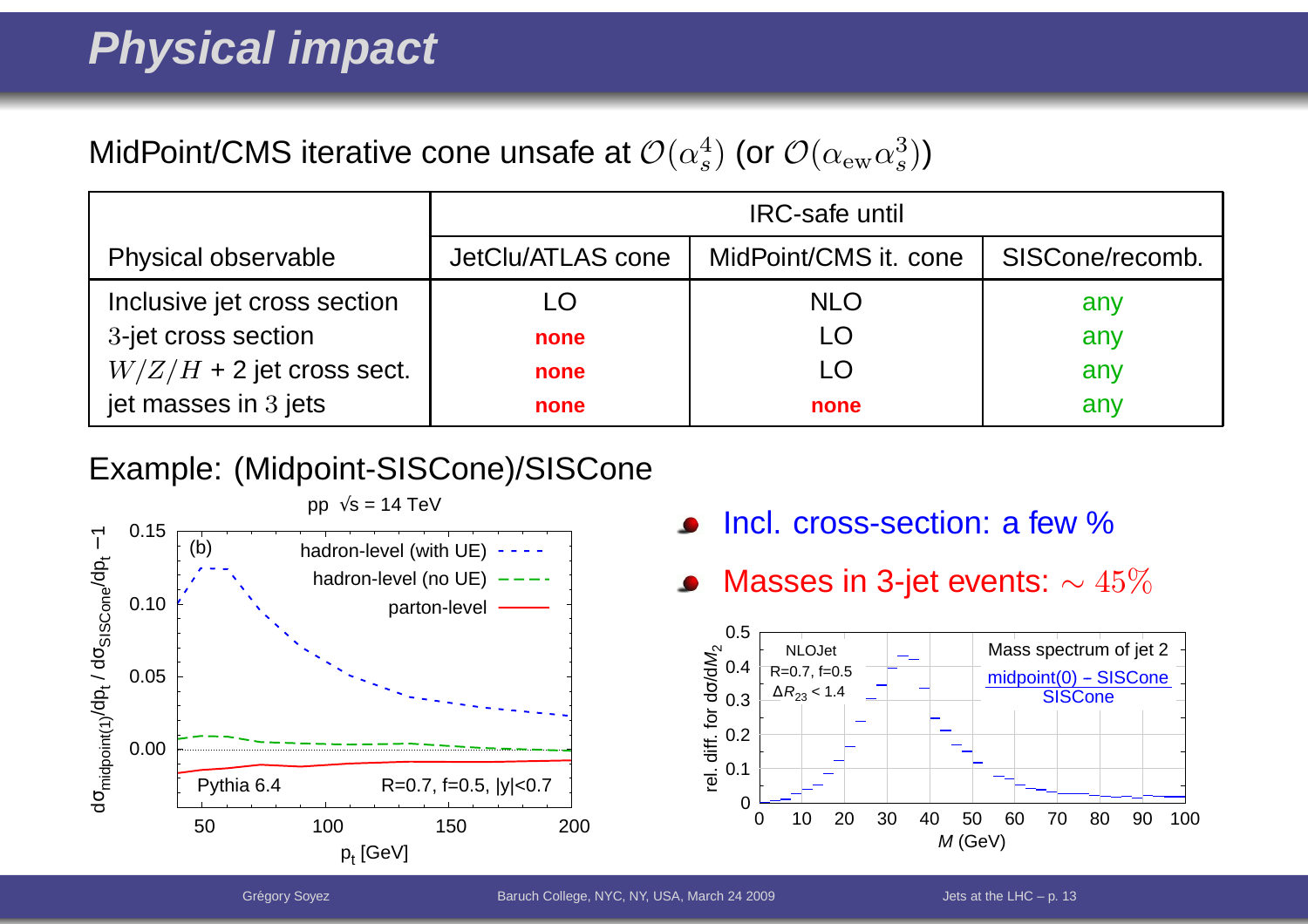#### MidPoint/CMS iterative cone unsafe at  ${\cal O}(\alpha_s^4)$  (or  ${\cal O}(\alpha_{\rm ew} \alpha_s^3)$ )

|                             | <b>IRC-safe until</b> |                       |                 |
|-----------------------------|-----------------------|-----------------------|-----------------|
| Physical observable         | JetClu/ATLAS cone     | MidPoint/CMS it. cone | SISCone/recomb. |
| Inclusive jet cross section | LO                    | <b>NLO</b>            | any             |
| 3-jet cross section         | none                  |                       | any             |
| $W/Z/H$ + 2 jet cross sect. | none                  |                       | any             |
| jet masses in 3 jets        | none                  | none                  | any             |

Huge theoretical effort to compute multileg/NLO processesThat can be wasted by using unappropriate tools.

| Note: $\bullet$ arXiv:0903.0814: $W + 2$ jets vs. LO QCD           |             | using CDF JetClu             |
|--------------------------------------------------------------------|-------------|------------------------------|
| • arXiv:0903.1748: $Z + 2$ jets vs. NLO QCD using the D0runII cone |             |                              |
| • arXiv:0903.1801: $Z + 2$ jets                                    | vs. NLO QCD | using the CMS iterative cone |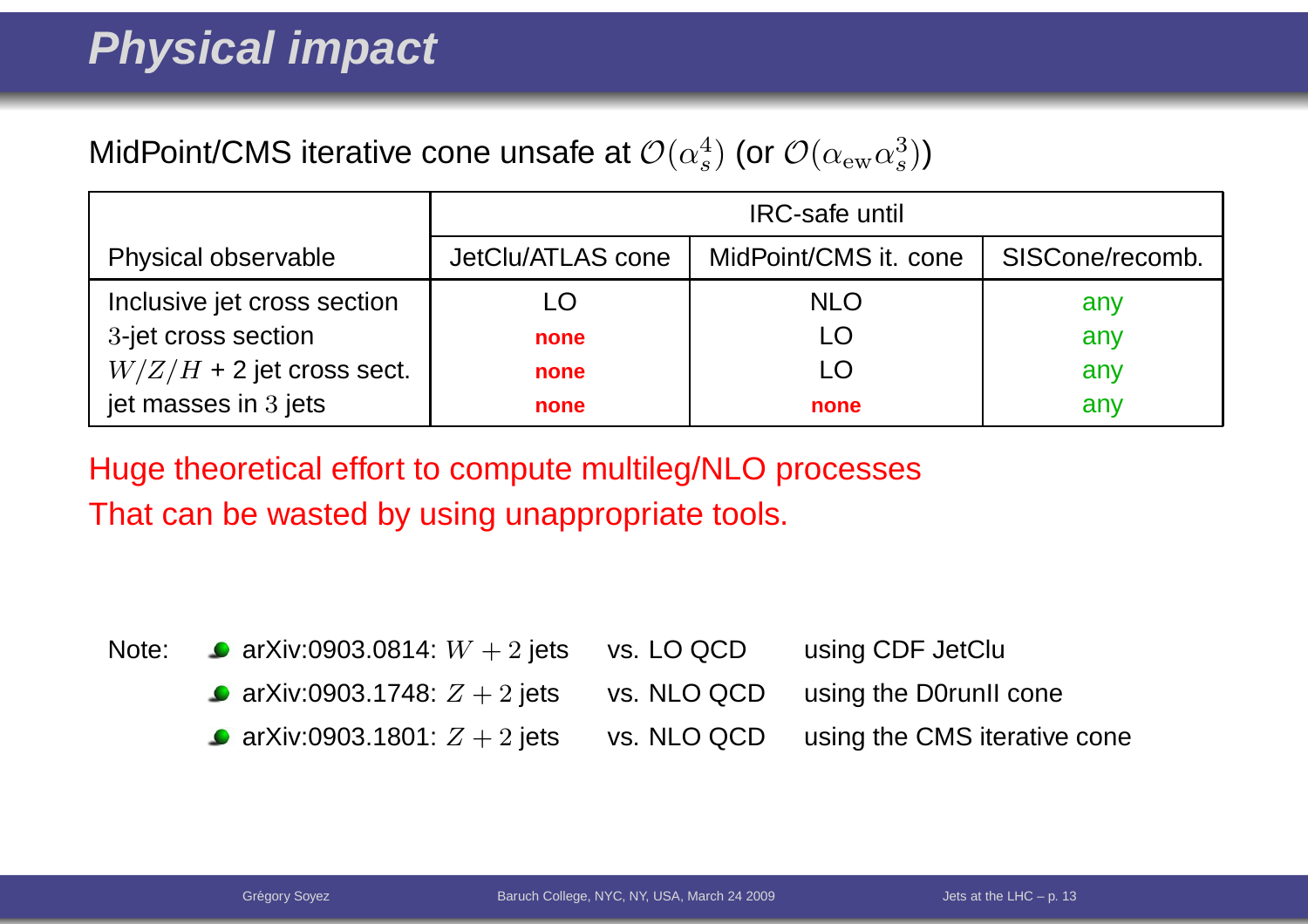### **Filtering using jet substructure**

More refined clustering (" $3^{\rm rd}$  generation of algorithms")

#### Cambridge+Filtering algorithm:

- Cluster with Cambridge/Aachen and radius  $R$  $\bullet$
- For each jet, recluster it with Cambridge/Aachen and radius  $R_{\rm sub}$  $\bullet$ keep only  $n_{\rm sub}$  hardest sub-jets of the initial jet

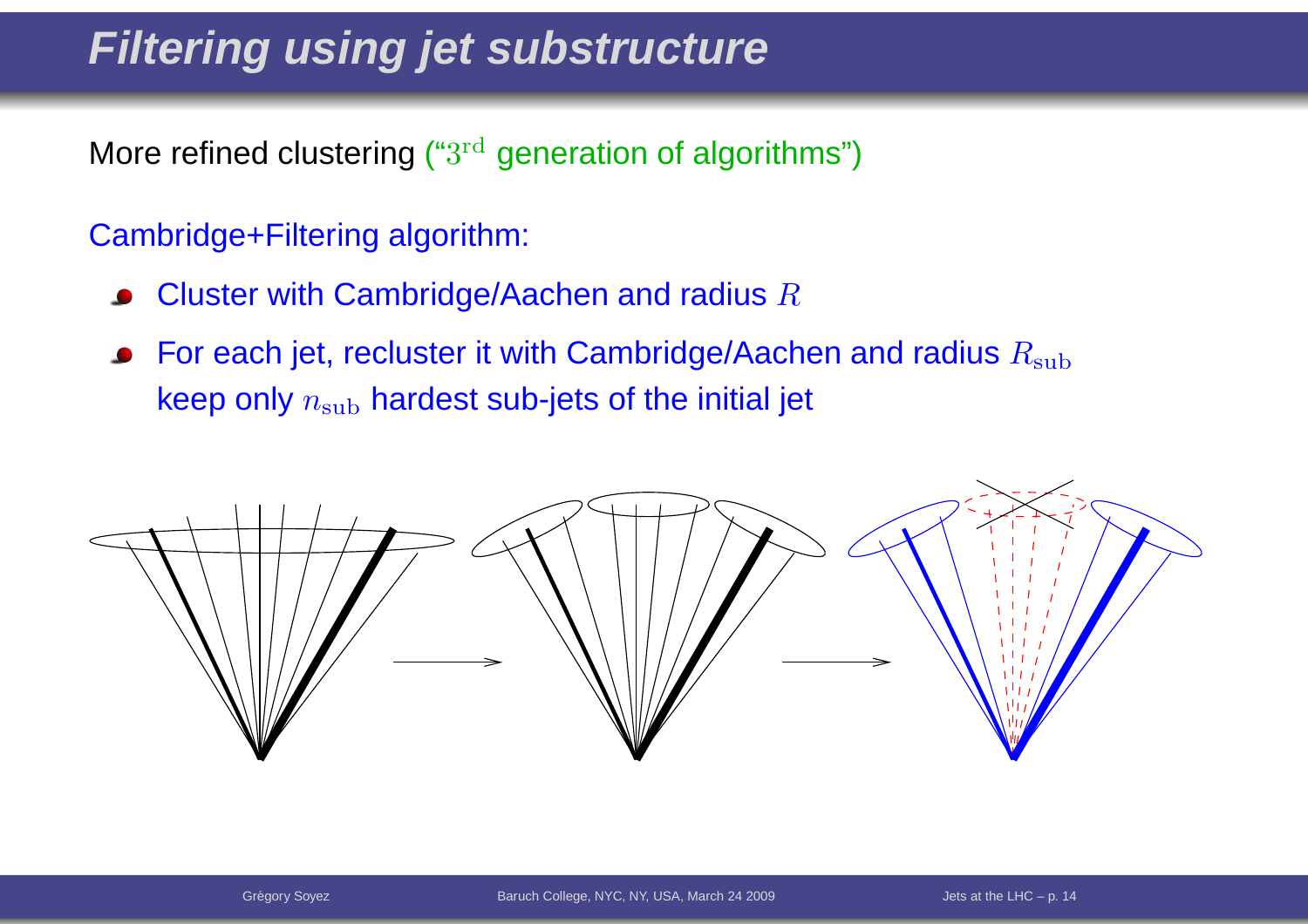### **Filtering using jet substructure**

More refined clustering (" $3^{\rm rd}$  generation of algorithms")

#### Cambridge+Filtering algorithm:

- Cluster with Cambridge/Aachen and radius  $R$
- For each jet, recluster it with Cambridge/Aachen and radius  $R_{\rm sub}$ keep only  $n_{\rm sub}$  hardest sub-jets of the initial jet

#### Aim: remove the soft background

Properties:

Proven to improve jet reconstruction, in  $H\to b\bar b$ 

[J.Butterworth, A.Davison, M.Rubin, G.Salam, 08]

- Additional parameters that deserve appropriate studies
- We will use the simplest choice:  $R_{\rm sub} = R/2$ ,  $n_{\rm sub} = 2$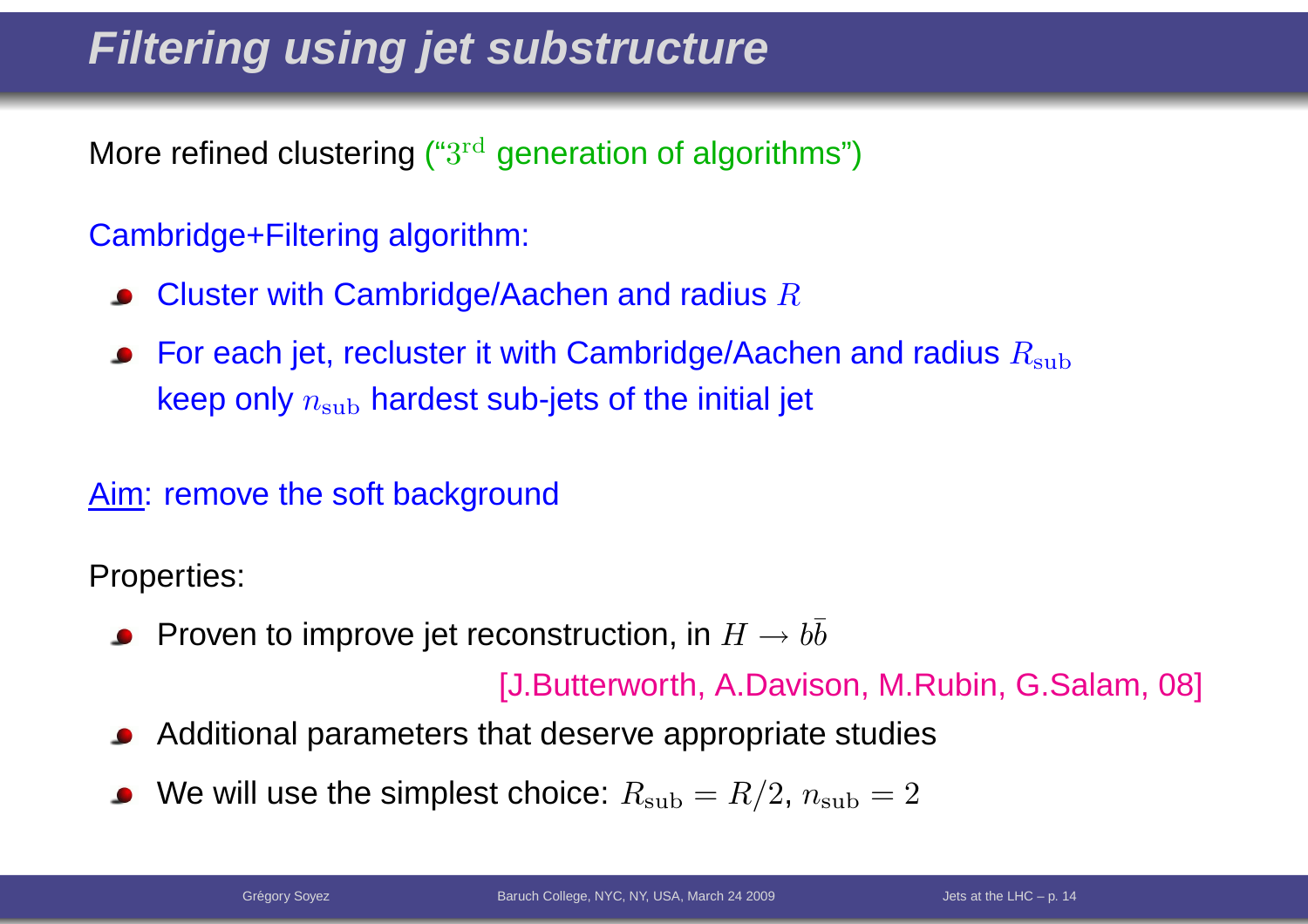#### **jet definitions <sup>=</sup> algorithm <sup>+</sup> parameters**

**Algorithm:**k<sup>t</sup>**, Cam./Aachen, anti-**k<sup>t</sup>**, SISCone, filtering?+ parameters: mainly**  $R$ 

### **Which one to choose?**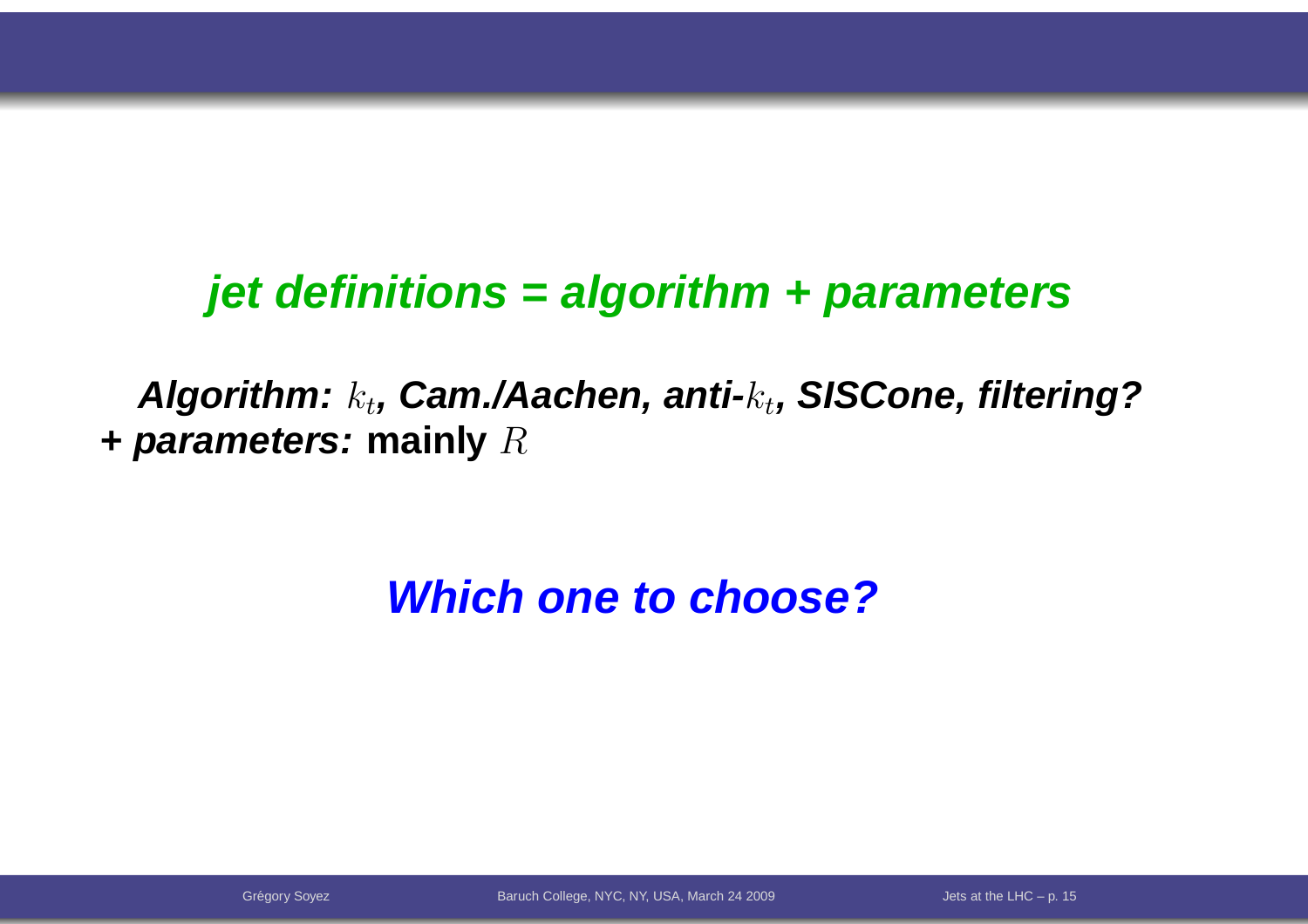### **Underlying idea**

Competition between

catching perturbative radiation $\bullet$ 



Out-of-cone radiation:

$$
\langle \delta p_t \rangle \propto -\int_R \frac{d\theta}{\theta} \sim -\log(1/R)
$$

not catching soft background radiation (underlying event)



$$
\langle \delta p_t \rangle \sim \text{Soft contents } \propto \text{ jet area } \sim R^2
$$

#### the coefficients depend on the algorithm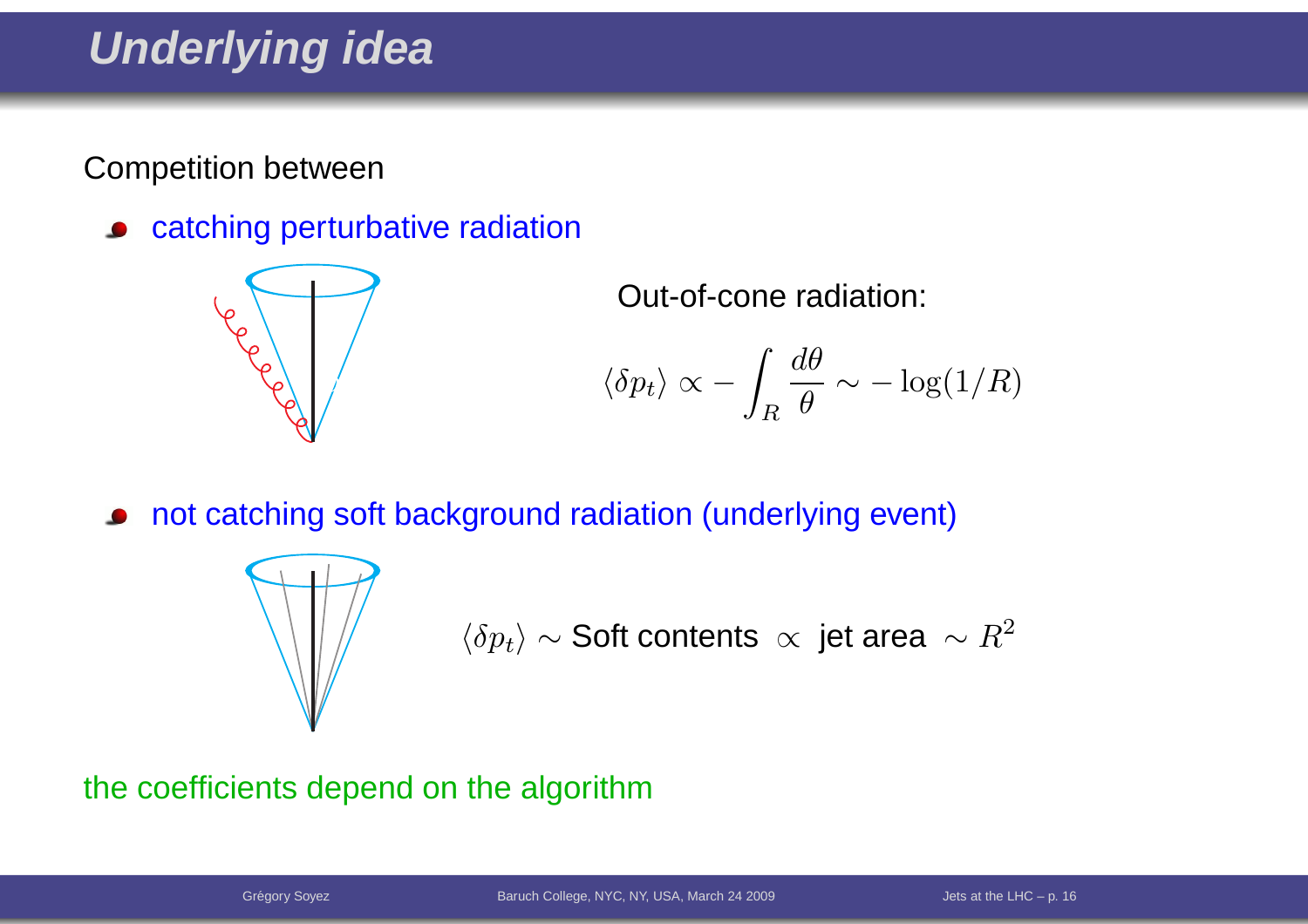### **Jet optimisation study**

We analyse 3 processes typical of kinematic reconstructions:

 $Z'\to q\bar{q}\to$ 2 jets and  $H\to gg\to$ 2 jets:

simple environment: identify 2 jets and reconstruct  $M_{Z^{\prime},H}$ source of monochromatic <mark>q</mark>uark/gluon jets scale dependence: mass of the  $Z^\prime/H$  varied between 100 GeV and 4 TeV<br>5. ... ficticious narrow  $Z^\prime, H$ 

 $t\bar{t}\to W^+bW^-\bar{b}\to q\bar{q}b q\bar{q}\bar{b}\to$ 6 jets:

 complex environment: identify 6 jets and reconstruct <sup>2</sup> topbalance between reconstruction efficiency and identification

#### with

- the 5 IRC-safe algorithms:  $k_t$ , Cambridge, anti- $k_t$ , SISCone, Cam+filtering
- jet radius varied between 0.1 and 1.5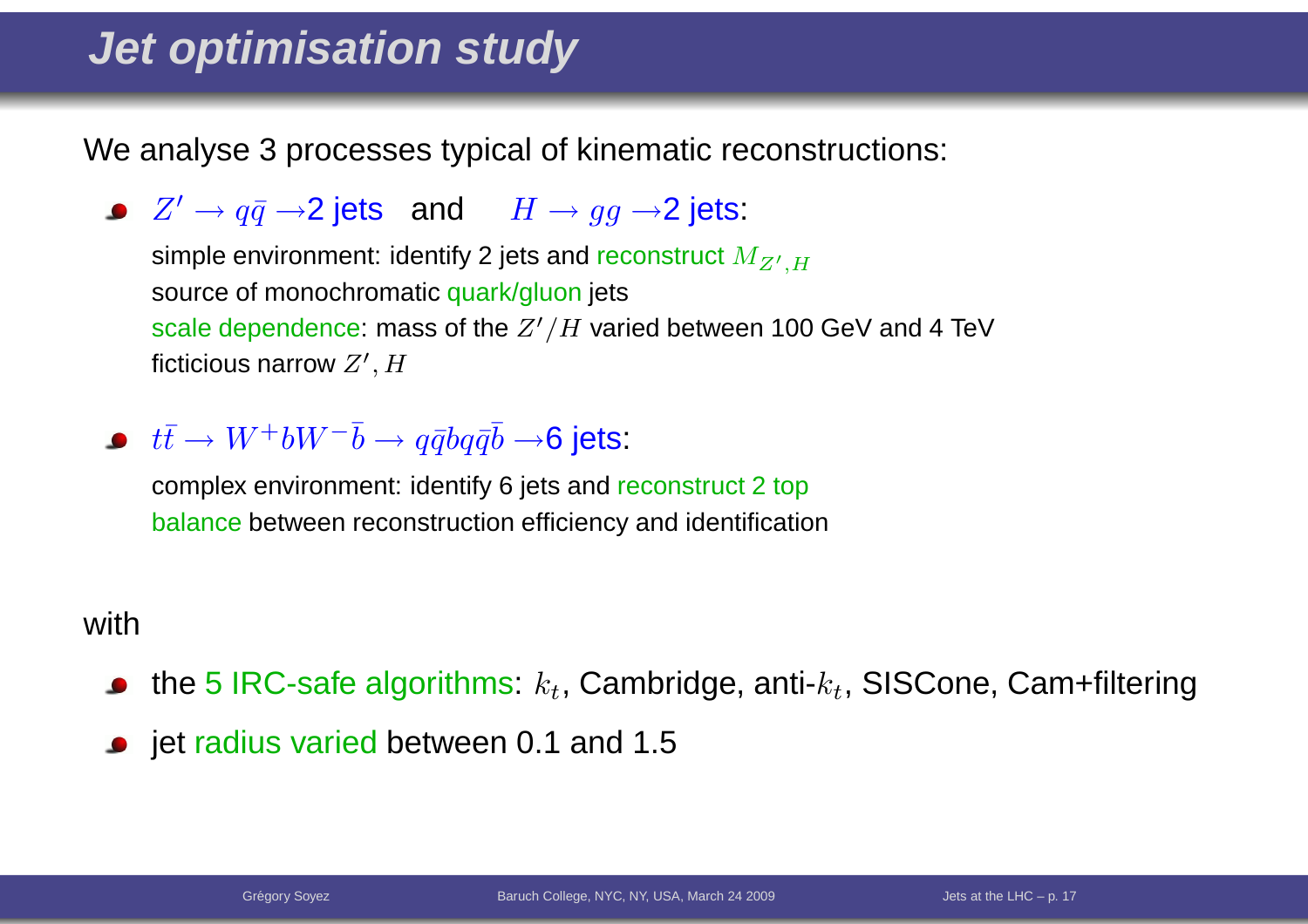## **Reconstruction quality (1)**

Measure of the jet reconstruction efficiency:

- Forget about measures related to parton-jet matching
- Forget about fits depending on the shape of the peak
- ⇒ $\Rightarrow$  maximise the signal over background ratio  $(S/\sqrt{B})$ <sup>a</sup> narrower peak is better.

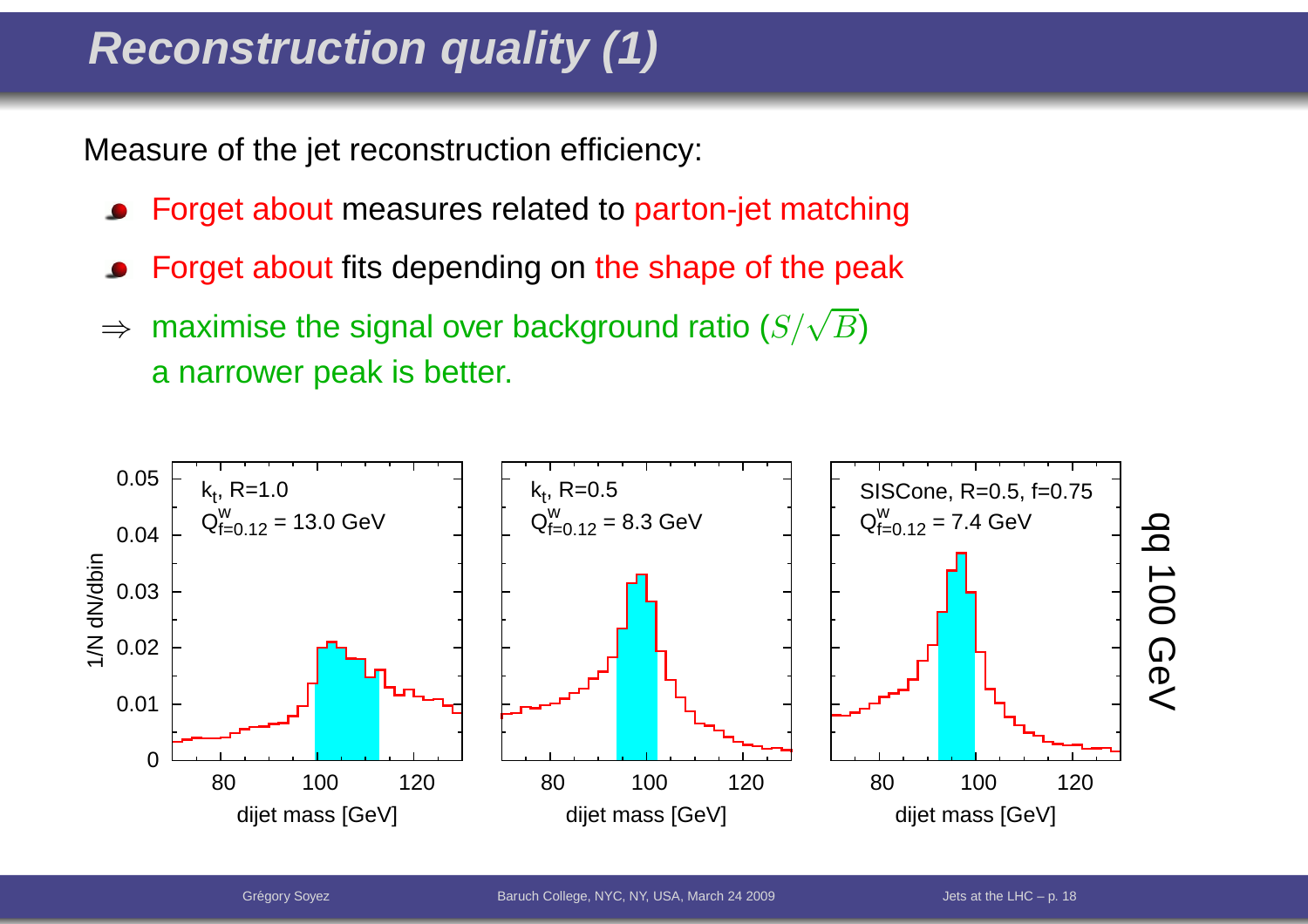### **Reconstruction quality (2)**

Assuming <sup>a</sup> constant background,

quality measure  $\longrightarrow$  effective luminosity ratio

$$
\rho_{\mathcal{L}}(\mathrm{JD}_2/\mathrm{JD}_1) = \frac{\mathcal{L} \text{ needed with } \mathrm{JD}_2}{\mathcal{L} \text{ needed with } \mathrm{JD}_1} = \frac{Q_{f=z}^w(\mathrm{JD}_2)}{Q_{f=z}^w(\mathrm{JD}_1)}
$$

e.g.  $\rho_{\mathcal{L}}(\mathrm{JD}_2/\mathrm{JD}_1) = 2$ 

 $\Leftrightarrow$   $\text{JD}_2$  $_{\rm 2}$  requires 2 times the integrated luminosity of  ${\rm JD}$ 1to achieve the same discriminative power.

Note: results cross-checked with <sup>2</sup> different definitions of the quality measure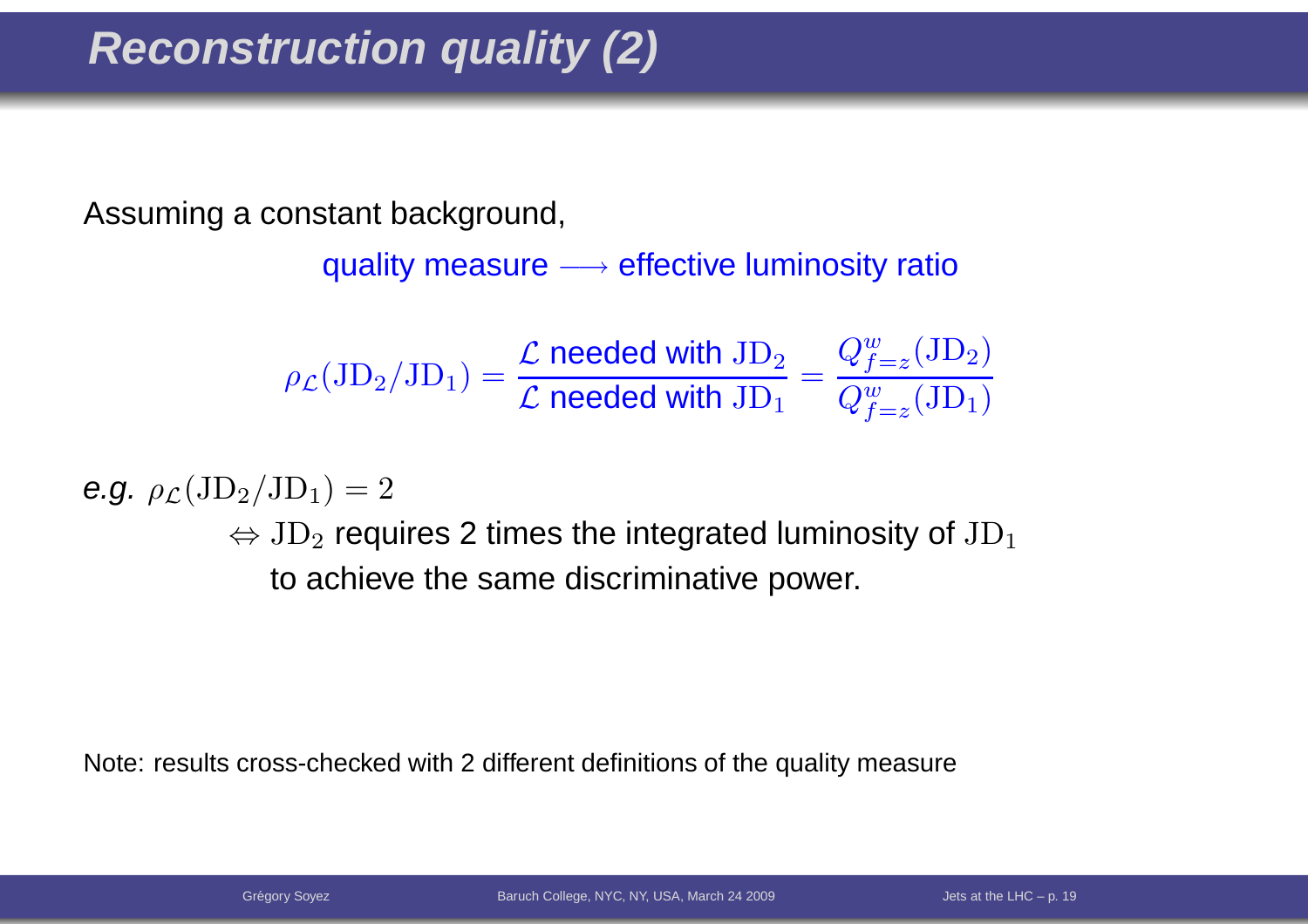#### **Best choices**



SISCone and Cam+filtering perform better

 $R_{\mathsf{best}}$  strongly depends on the mass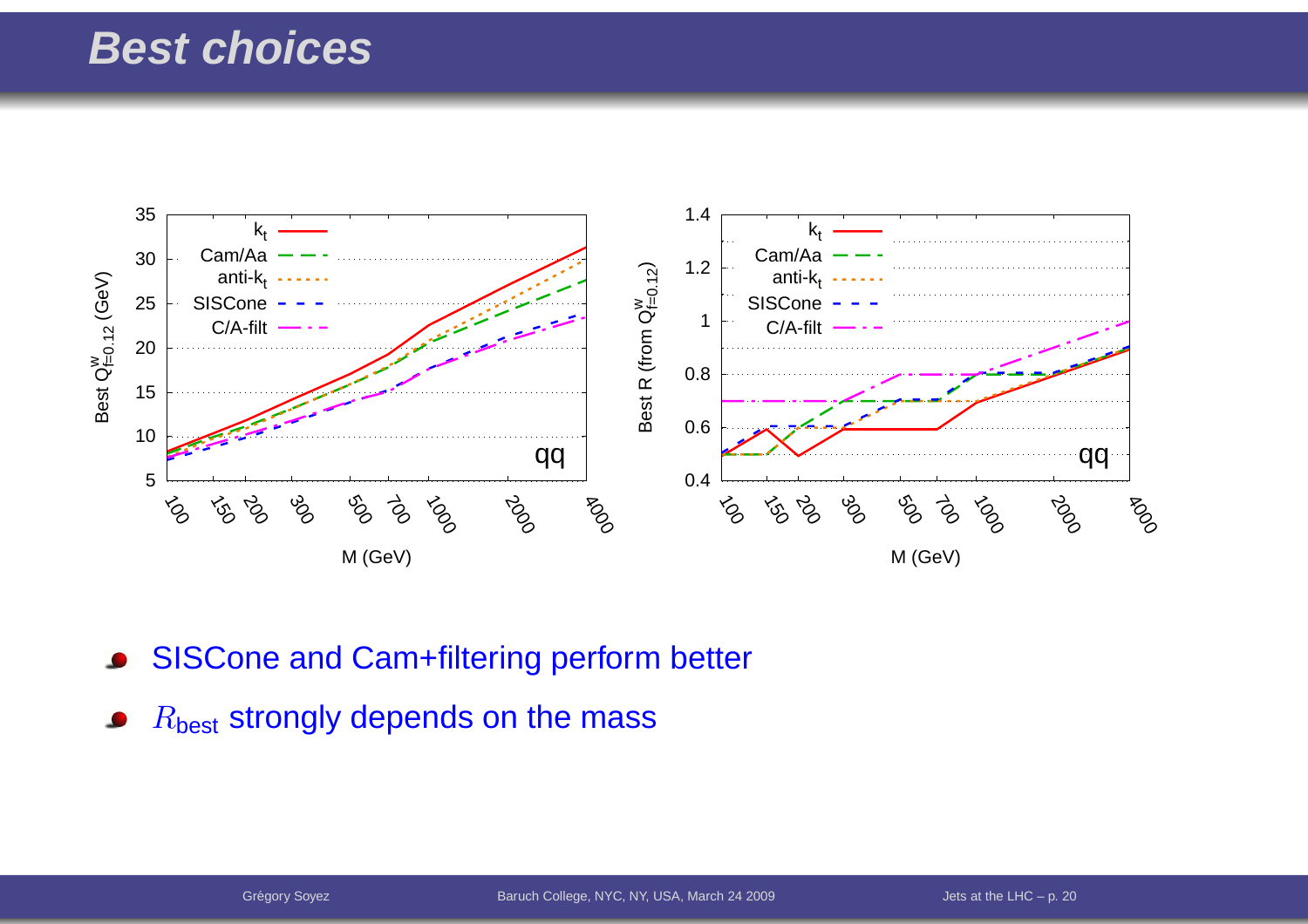#### **Quarks vs. gluons**



Same conclusions for gluon jets with slightly larger  $R$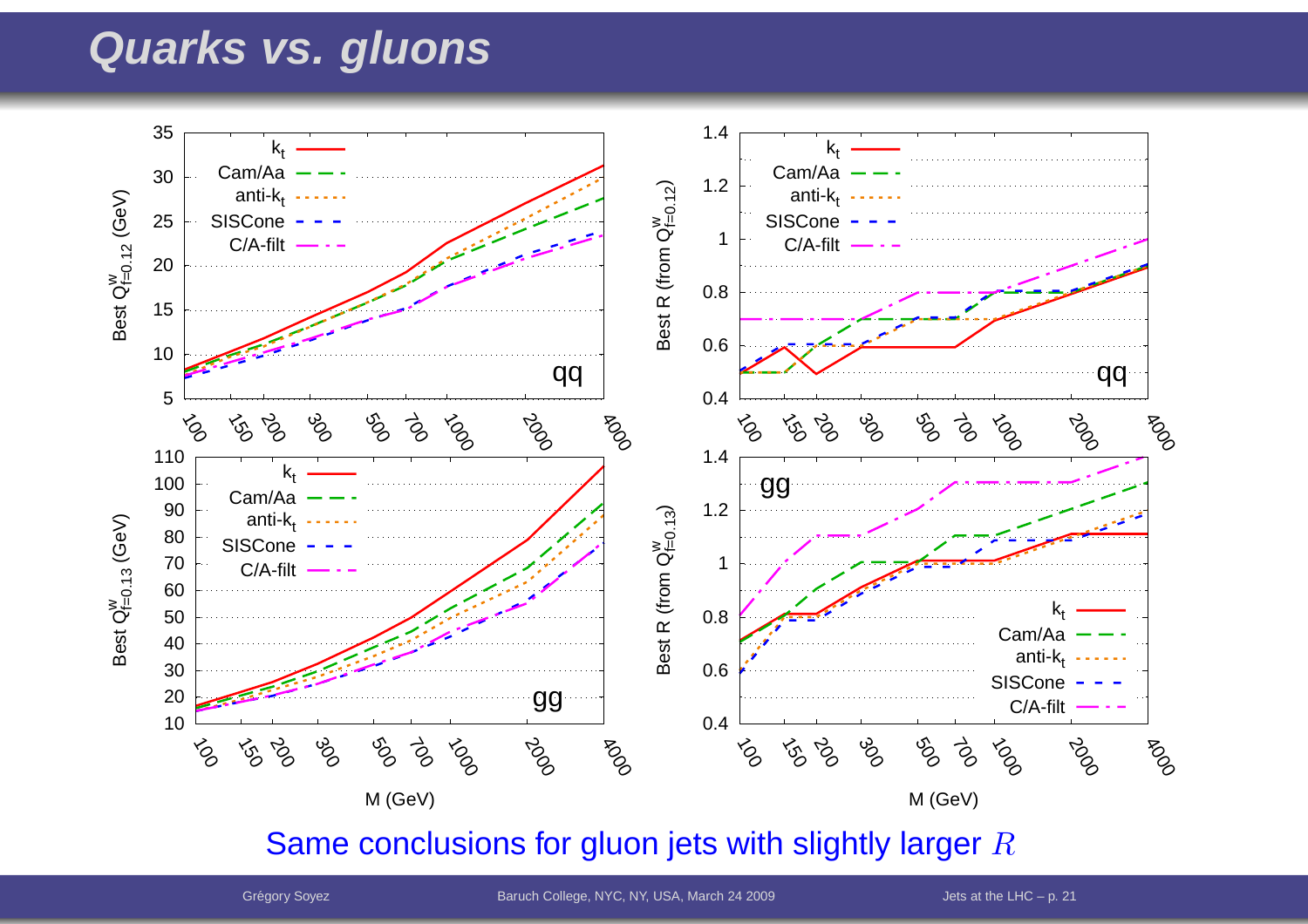#### **Luminosity ratios**



Mandatory at the LHC: Not choosing the best alg. AND  $R$  can be very costly for new discoveries

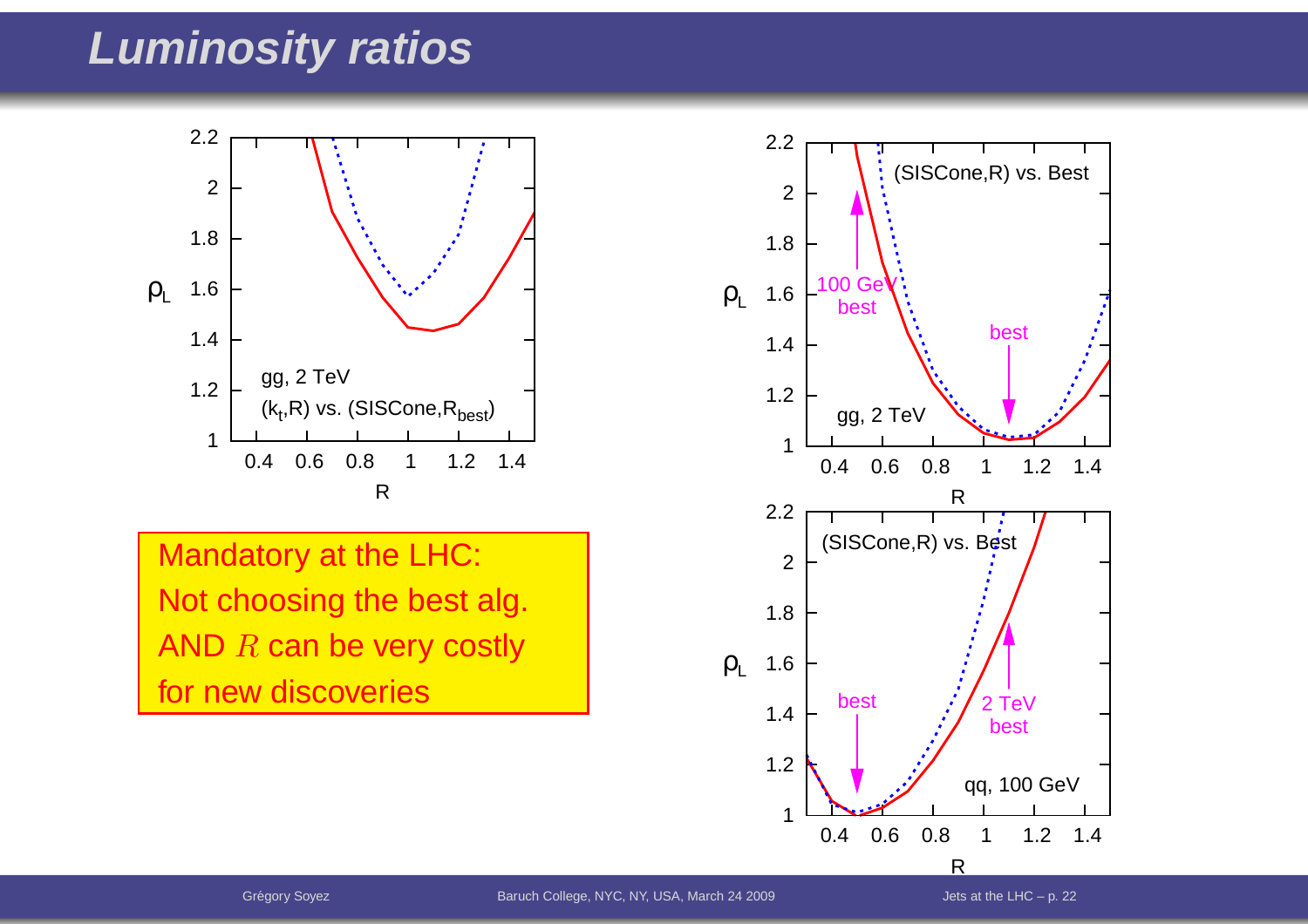#### **Conclusions**

New jet algorithms available



important for precision at the LHC!

Early discovery may rely on an optimal choice of <sup>a</sup> jet definition

- SISCone and Camb/Aachen+filtering slightly preferred
- Strong dependence on  $R$ : larger scales  $\leftrightarrow$  larger  $R$

Available from FastJet (or SpartyJet)

Check <u>http://quality.fastjet.fr</u> for interactive plots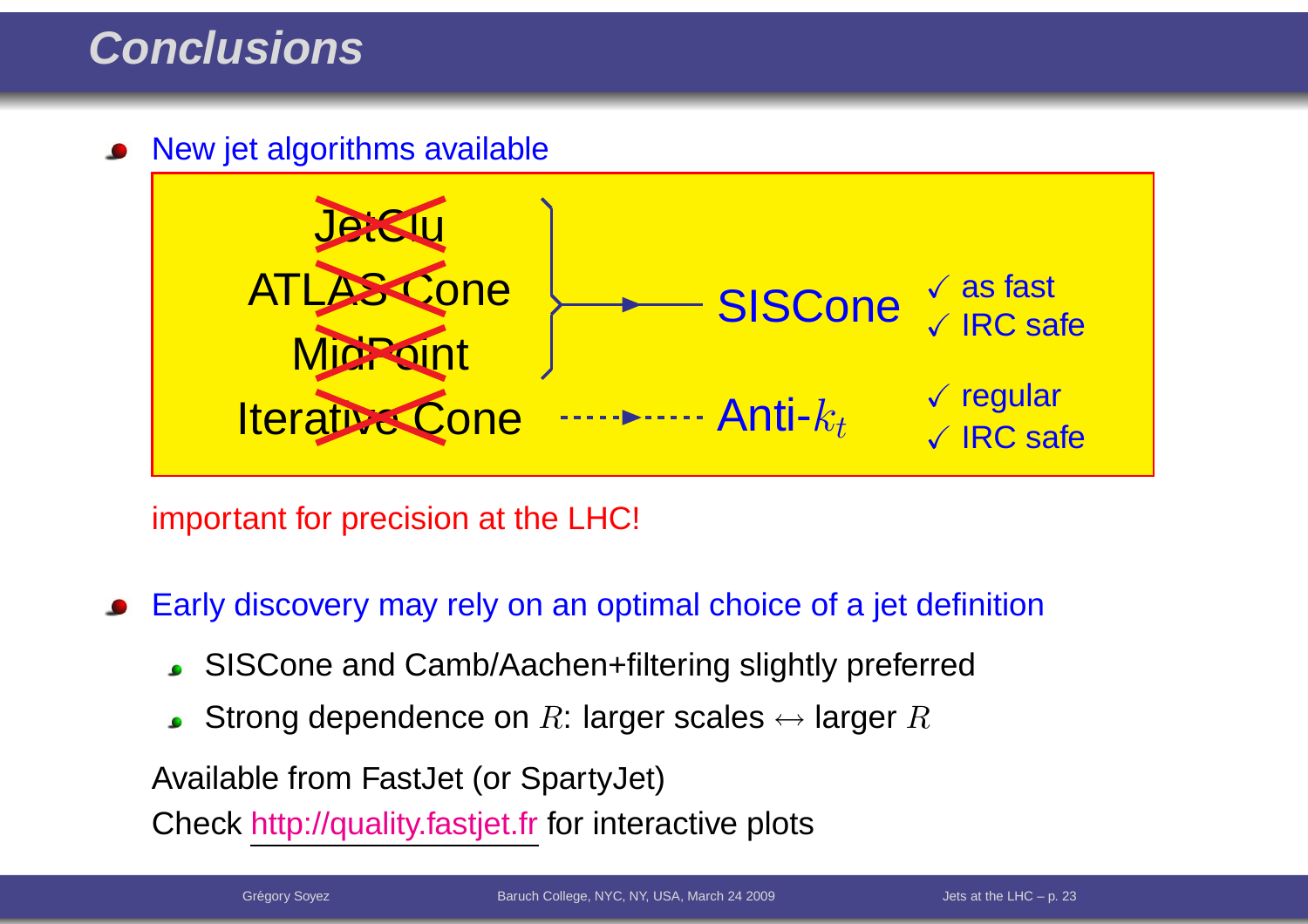#### **Backup slides**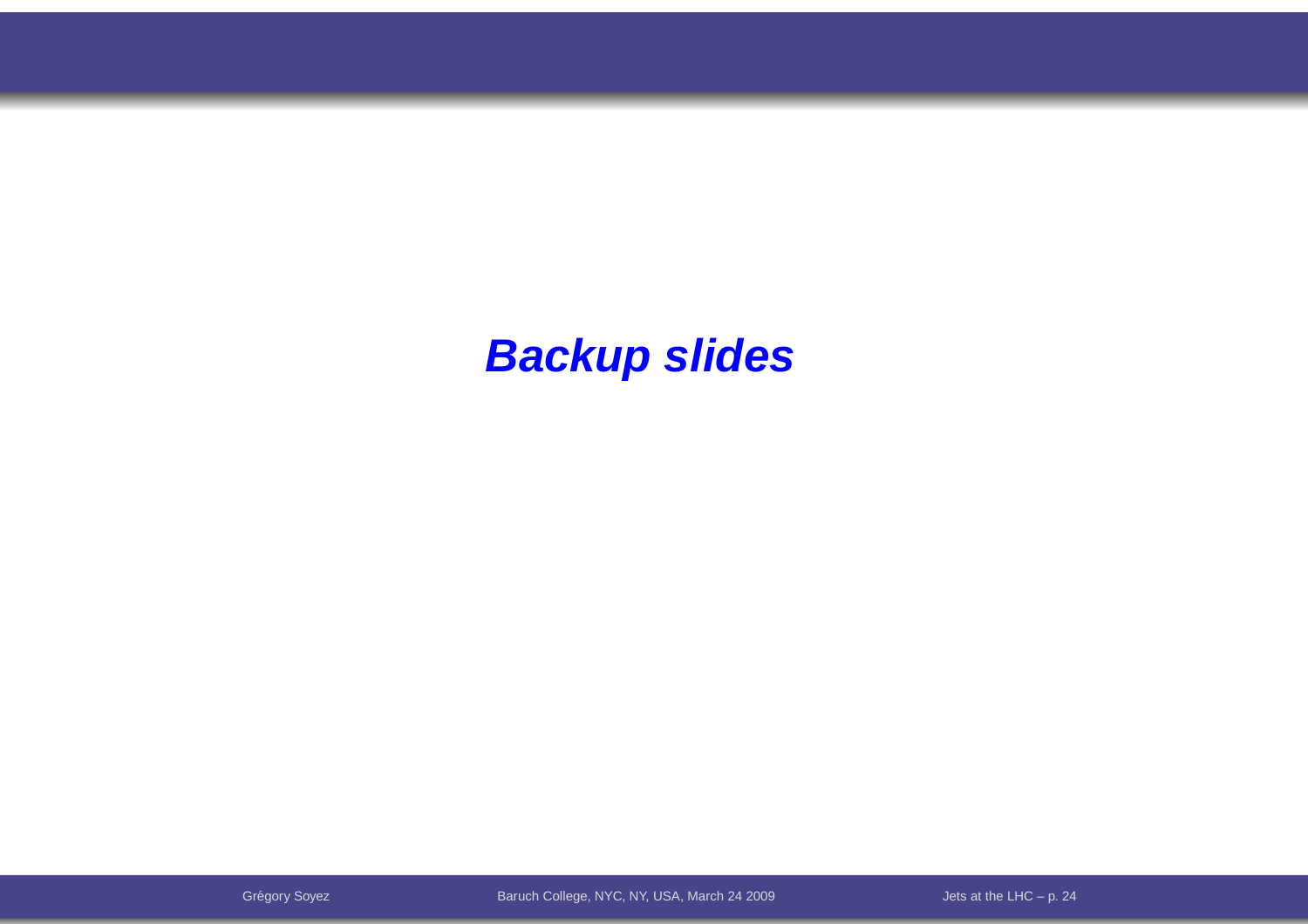### **Speed**



Recombination algorithms very fast [M. Cacciari, G. Salam, 06]

SISCone not slower than Midpoint (even with <sup>a</sup> <sup>1</sup> GeV seed threshold) $\bullet$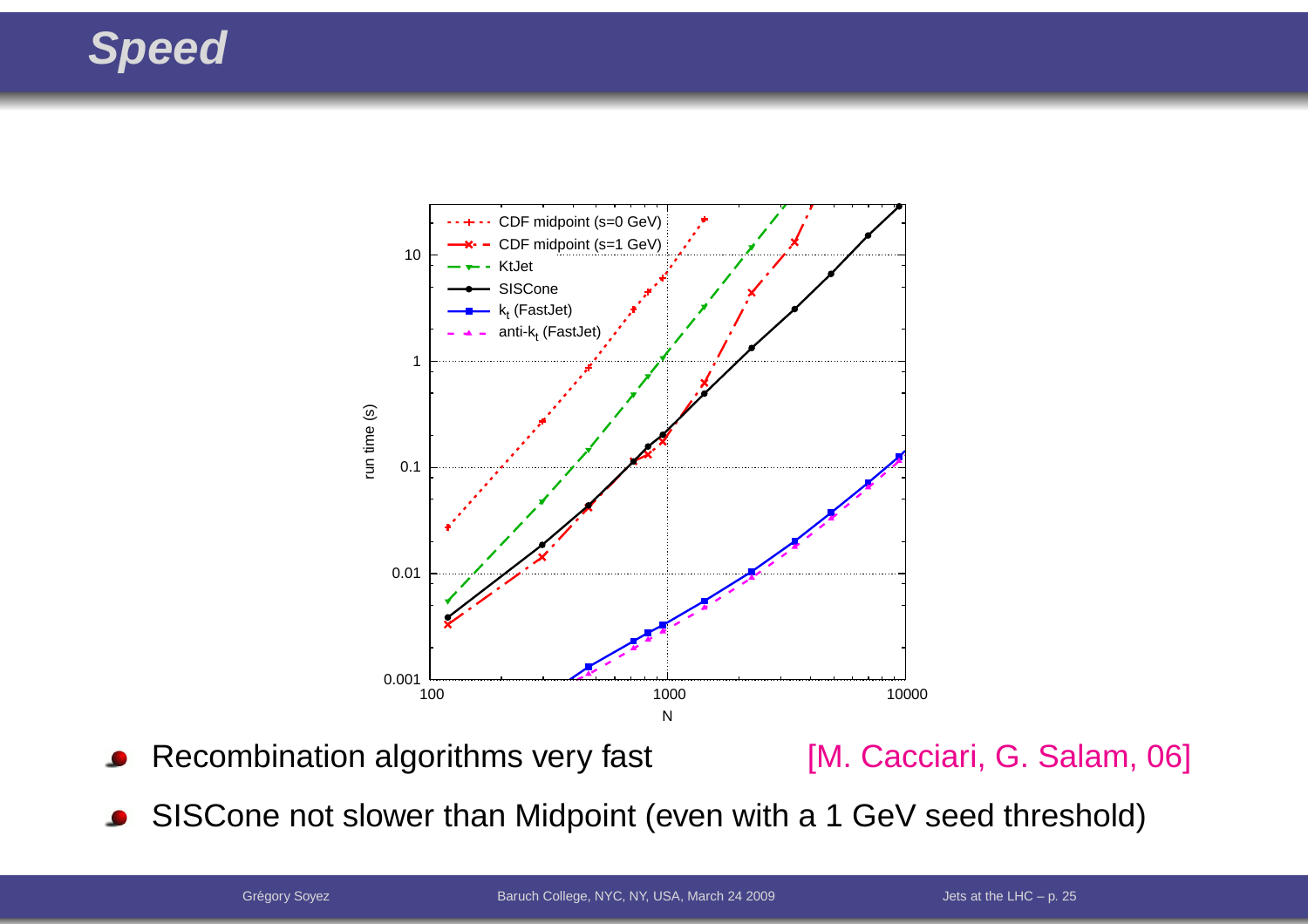#### **Optimisation - more results**

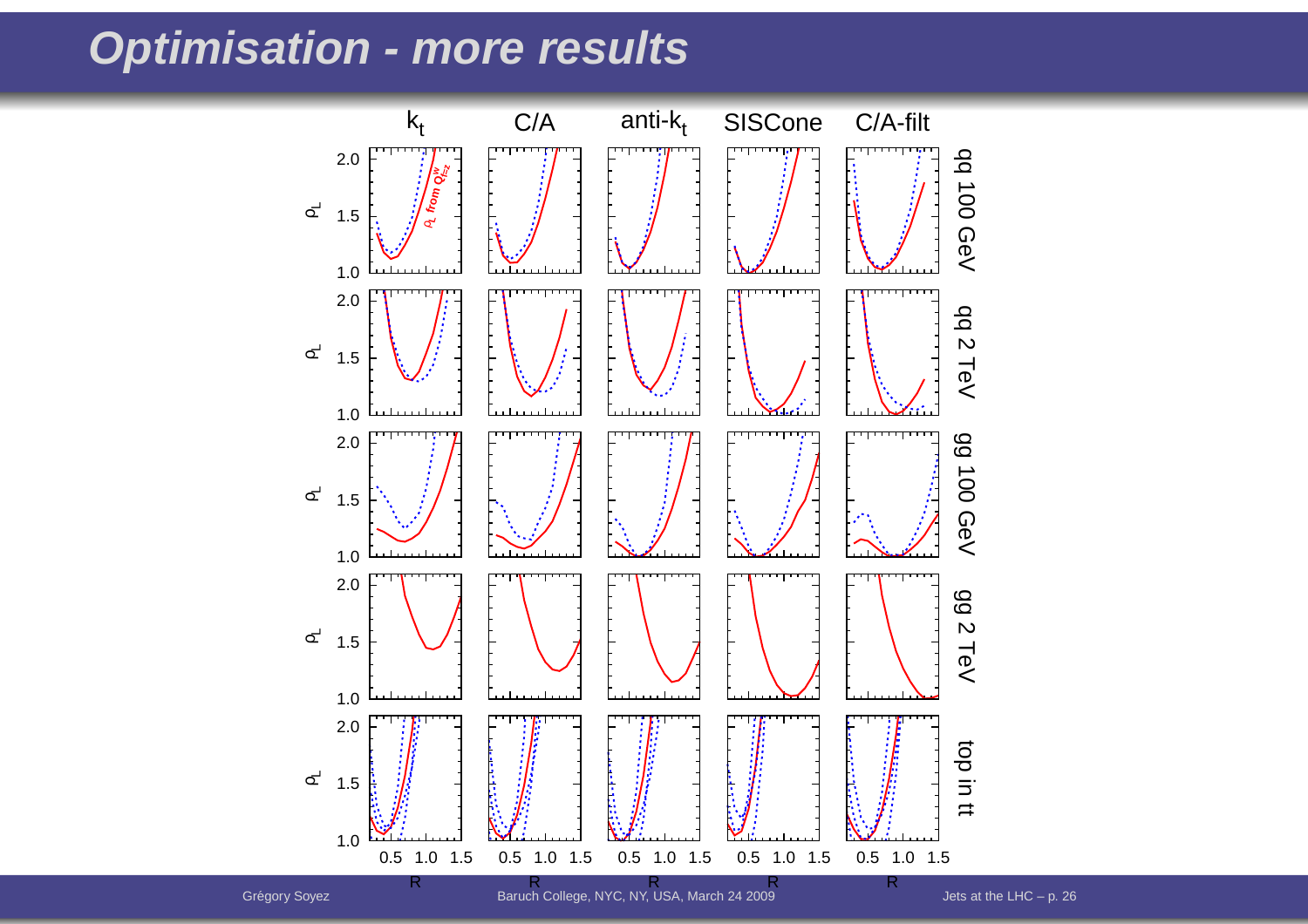Pileup  $\approx$  uniform soft background that shifts jets to higher  $p_t$ 



... that needs to be subtracted!

 $\Rightarrow$  Using jet areas!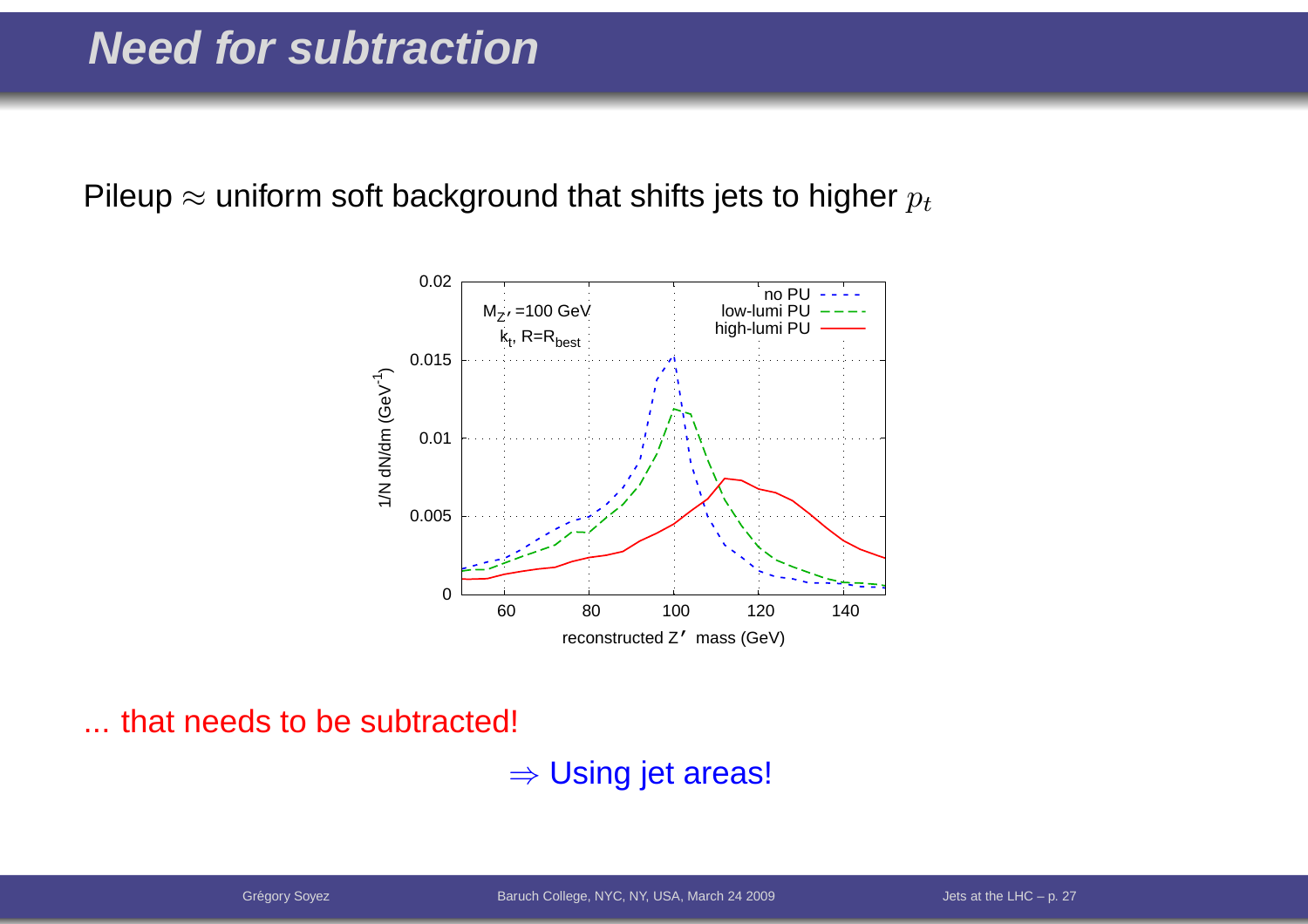#### **Pileup subtraction**

Basic idea: [M.Cacciari, G.Salam, 08]

 $p_{t,\text{subtracted}} \, = \, p_{t,\text{jet}} \, - \, \rho_{\text{pileup}} \, \times \, \text{Area}_{\text{jet}}$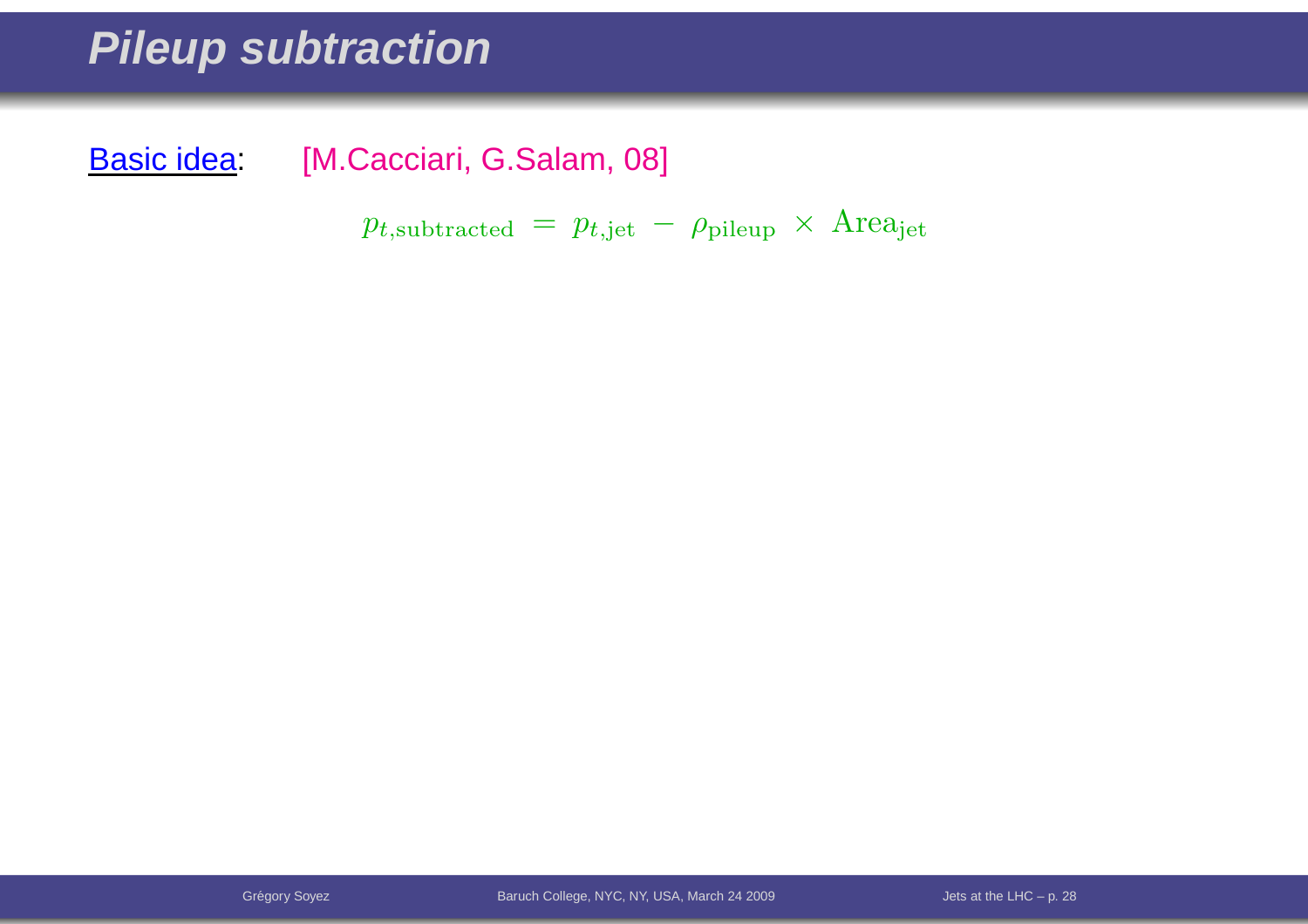#### **Pileup subtraction**

Basic idea: [M.Cacciari, G.Salam, 08]

 $p_{t,\text{subtracted}} \, = \, p_{t,\text{jet}} \, - \, \rho_{\text{pileup}} \, \times \, \text{Area}_{\text{jet}}$ 

- Jet area: [M.Cacciari, G.Salam, G.S., 08]
	- region where the jet catches infinitely soft particles (active/passive)
	- **tractable analytically in pQCD**

Example: area corrections from QCD radiation

$$
\langle \mathcal{A}(p_{t,1}, R) \rangle = \mathcal{A}_1 \text{ parton}(R) + \frac{C_{F,A}}{\pi b_0} \log \left( \frac{\alpha_s(Q_0)}{\alpha_s(Rp_t)} \right) \pi R^2 d
$$

| • area $\neq \pi R^2$     |                | passive           | active |
|---------------------------|----------------|-------------------|--------|
| • area scaling violations | $k_t$          | 0.5638            | 0.519  |
|                           | Cam            | 0.07918           | 0.0865 |
|                           | <b>SISCone</b> | $-0.06378$ 0.1246 |        |
|                           | anti- $k_t$    |                   |        |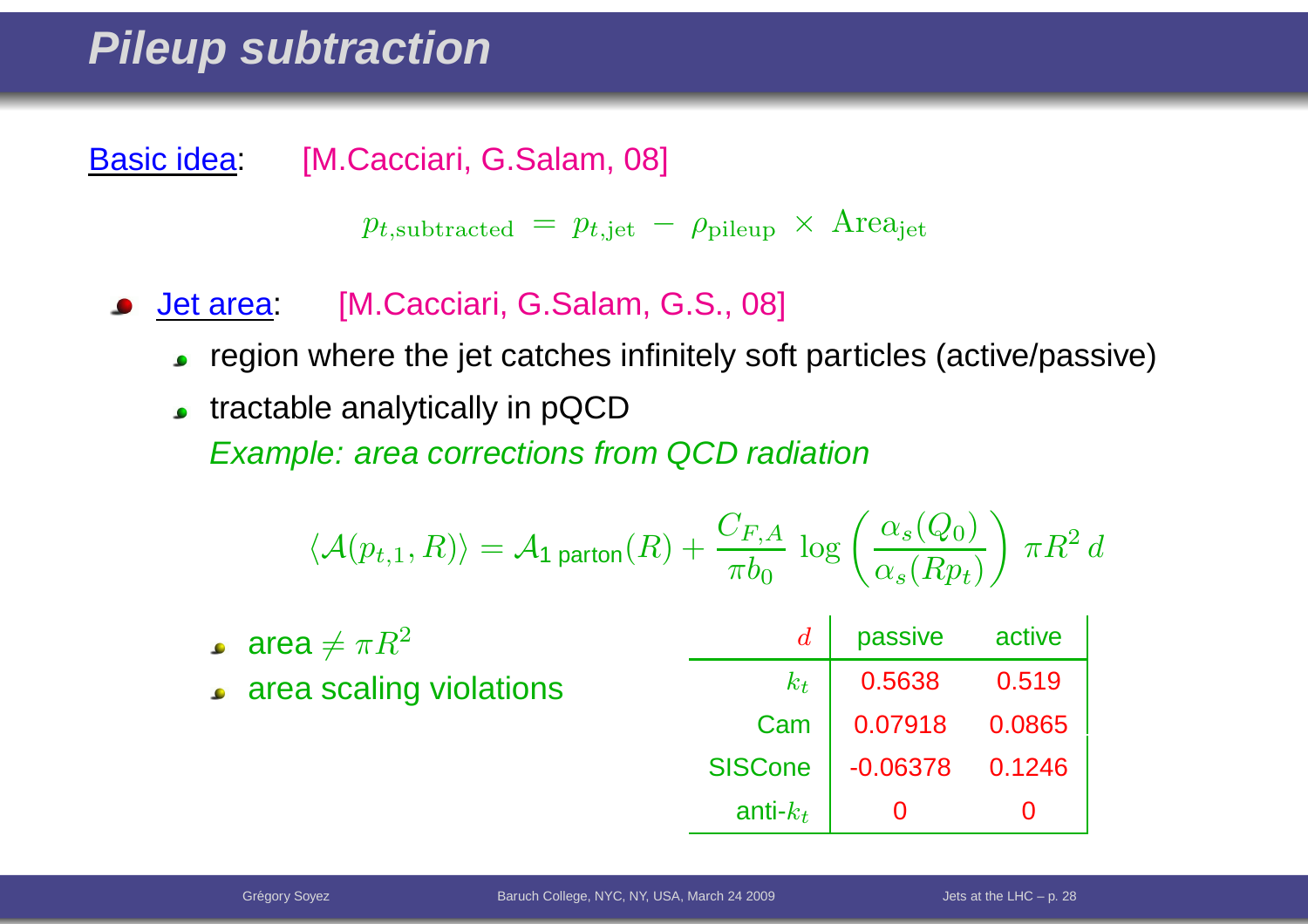### **Pileup subtraction**

Basic idea: [M.Cacciari, G.Salam, 08]

$$
p_{t,subtracted} = p_{t, jet} - \rho_{pileup} \times \text{Area}_{jet}
$$

- Jet area: [M.Cacciari, G.Salam, G.S., 08]
	- region where the jet catches infinitely soft particles (active/passive)
	- tractable analytically in pQCD
- Pileup density per unit area:  $\rho_{\text{pileup}}$ *e.g.* estimated from the median of  $p_{t,\text{jet}}/Area_{\text{jet}}$

#### implemented in FastJet on an event-by-event basis

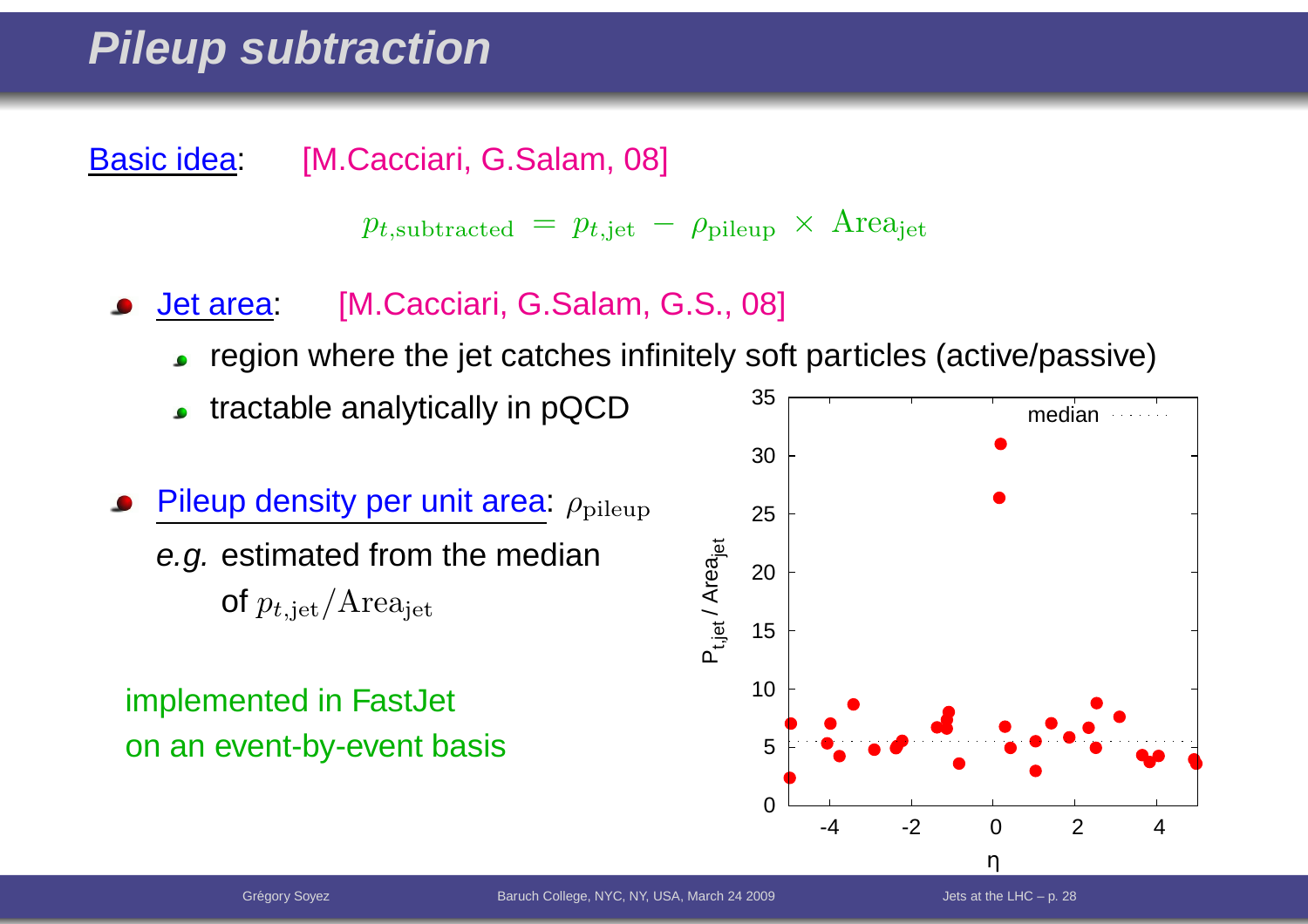#### **Subtraction at work**